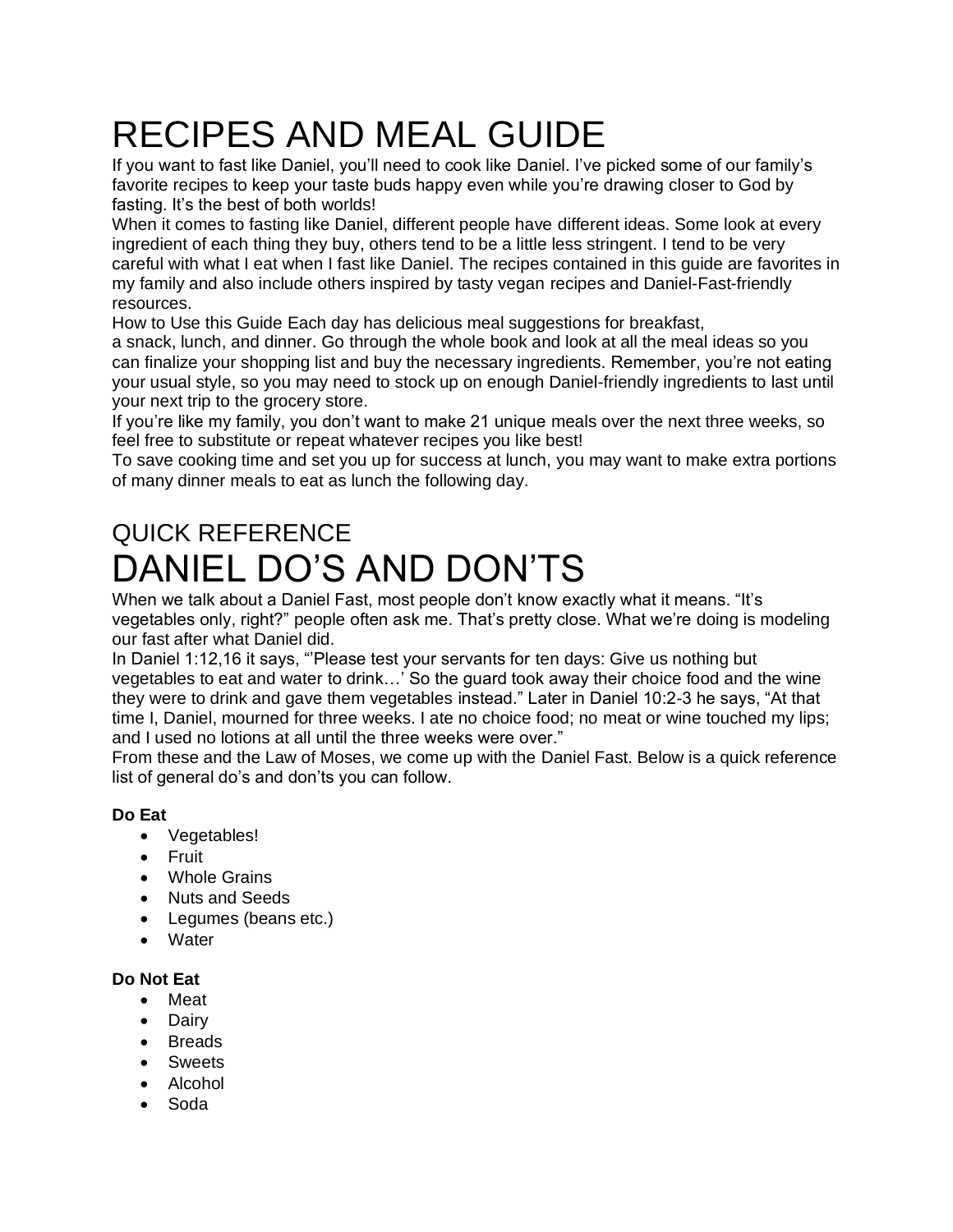You get the idea. Avoid "choice foods" and stick to the basics. Remember, this is a FAST, not a DIET. The idea is that you're sacrificing things you like (choice foods)…for something you LOVE (drawing closer to God).

For a more detailed list of pro-Daniel Fast foods, see the Shopping List on the next page and the Q&A section at the back of the book.

# BEFORE YOU START SHOPPING LIST

Before you start eating like Daniel, you'll need to shop like Daniel. Try for fresh fruits and vegetables whenever possible, and organic is probably best. Most of these items are used in the recipe section, but you may want to preview the recipes before shopping.

# **Vegetables**

If it grows and it's not an animal, you want to eat it. Vegies should be the foundation of what you eat over the Daniel fast, so be sure to stock up. Bear in mind that it can take more vegetables to feel "full" than when you eat a more meat-based diet, but you'll get used to it.

Salad Makings—Try different kinds of lettuce to

get food value. Choose dark green leafy greens such as red and green lettuce, spinach, baby kale, and collard or mustard greens. Pre-mixed containers of "baby greens" or "spring mix" can be a great, quick option.

**TIP**—Traditional iceberg lettuce has little food value.

**TIP**—Add a salad to your meals for a variety of tastes.

Try spicing up your salads with other veggies like:

- Broccoli florets
- Cauliflower
- Chopping green onion or chive
- Diced Onion
- Mushrooms
- Radishes
- Shredded Cabbage
- Tomato

Dress your salad with:

- Olive Oil and Vinegar (Italian-style) dressing (some Daniel Fasters don't use vinegar because it's fermented)
- Olive Oil
- Balsamic Vinegar
- Lemon or Lime

**Crunchy Snacks**—Try these crunchy veggies for mouth-pleasing snacks or sides, which you can dip in nut butters or hummus

- Carrots
- Celery
- Cucumbers
- Green Beans
- Radishes
- Snap Peas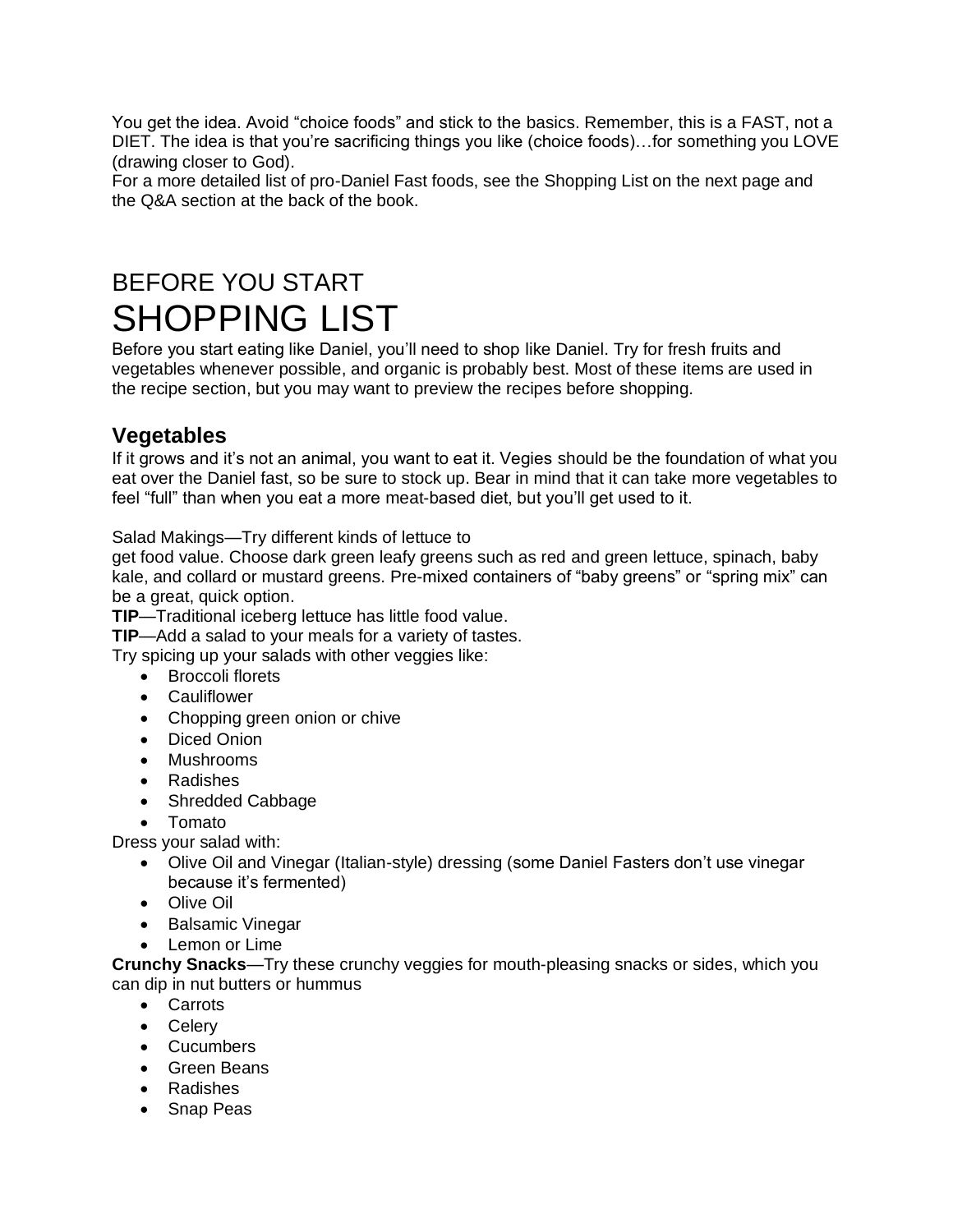- Watercress
- Zucchini

**TIP**—Eat starchy vegetables like these sparingly:

- Potatoes
- Sweet Potatoes
- Yams
- Corn

Veggie-Based Proteins—Think you can only get protein from meat? Think again! Here are some sources of vegetarian protein:

- Artichokes
- Broccoli
- Brussels Sprouts
- Dark leafy greens
- Legumes
- Mushrooms
- Nut Butters
- Tofu
- **Fruit**

Fruit sugars will metabolize faster than most vegetable carbs, so be sure to pair them with foods that are slower to metabolize.

Berries—Berries are super popular for their antioxidants and other benefits. Pick dark, colorful berries whenever possible. (For extra fun, try adding some to your salads!)

- Cherries
- Strawberries
- Raspberries
- Blueberries

**TIP**—Buy packages of frozen berries for smoothies!

**Tree Fruits** (low acid)—Always a staple, it's hard to go wrong with these crunchy fruits.

- Apples
- Pears
- Peaches
- Plums
- Bananas

**Citrus Fruits** (higher acid)—Watch out for acid levels when eating these on a Daniel Fast stomach.

- Oranges
- Grapefruit
- Lemons
- Mango

### **Squash & Melons**

- Crook-neck squash
- Butternut Squash
- Acorn Squash
- Spaghetti Squash
- Cantaloupe
- Honeydew
- Watermelon

### **Legumes**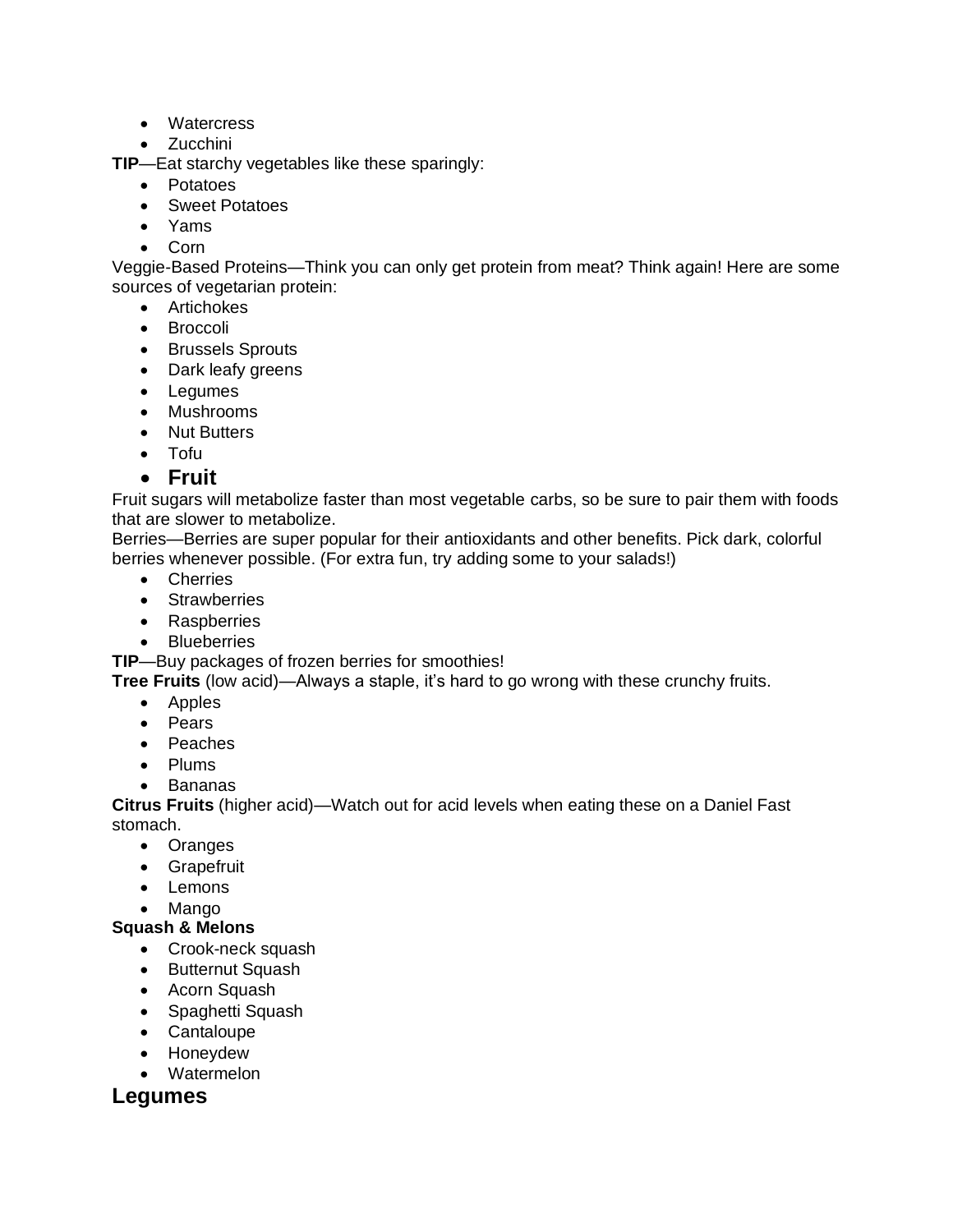Don't forget the beans! Legumes are an excellent source of protein and wholesome family entertainment.

- Black Beans
- Black Eyed Peas
- Chickpeas / Garbanzo Beans (from which we can make hummus)
- Kidney Beans
- Pinto Beans
- Lentils
- Navy Beans
- Split Peas
- White Beans

### **Rice & More**

While fasting bread (it has yeast), rice is a great option. Choose healthier, whole-grain rice if possible.

- Jasmine Rice
- Brown Rice
- Wild Rice
- Quinoa
- Whole Wheat Tortillas
- Oatmeal

### **Nuts and Seeds / Butters**

Nuts and nut butters can be terrific sources of fats and protein and tend to make us feel more "full" than many vegetables. Use nut butters as dip for crunchy veggies for great meals or snacks, but check labels for sugar.

- Almonds & Almond Butter
- Peanuts & peanut butter
- Cashews
- Pistachios
- Pine Nuts
- Walnuts
- Chia Seeds
- Flax Seeds
- Pumpkin Seeds
- Sunflower Seeds

# **Cooking Oils**

Oils are pressed and concentrated, so eat these sparingly but as a source of fats.

- Extra Virgin Olive Oil
- Coconut Oil
- Flaxseed Oil
- Grapeseed Oil

### **Beverages**

Water is the basis of your Daniel fast beverage list, but you'll likely get tired of it. Push yourself to drink as much water as possible. There are many schools on how to measure the water you need per day, but according to WebMD, a good rule of thumb is to drink between one ounce and half an ounce of water per pound you weigh. For a person who weighs 150 pounds, you'll drink between 75-150 oz of water a day. I suggest going toward the upper end of that scale and drinking as much as you can! Here are some beverage ideas:

• Almond milk, cashew milk, or soy milk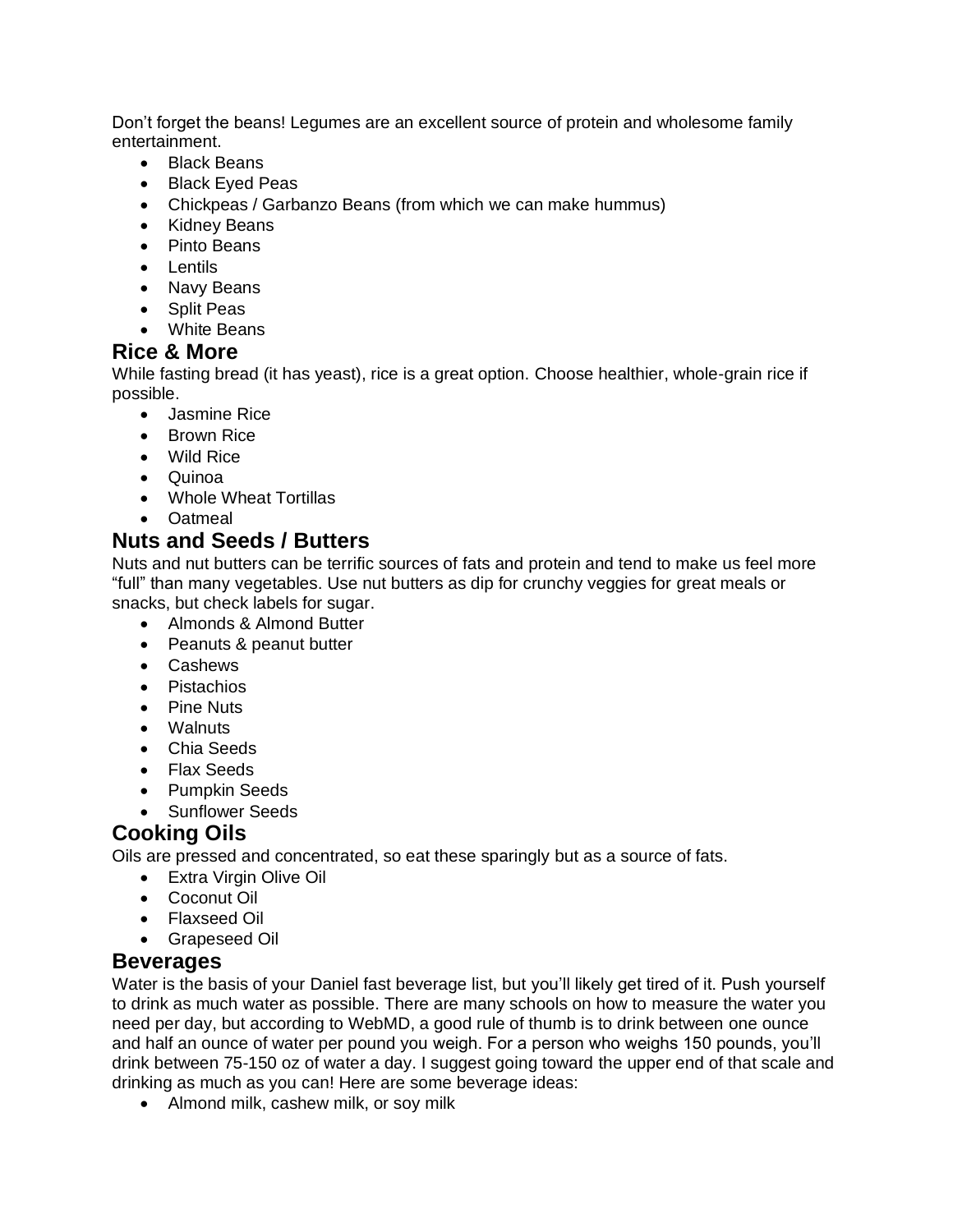- Black Tea
- Green Tea
- Herbal Tea

**TIP**—Bear in mind that many drinks have sweeteners that may not be compatible with fasting like Daniel, so look for unsweetened versions of these drinks

• WATER!!!

**TIP**—Buy a nice water bottle. Inexpensive double-walled stainless steal tumblers and bottles from big box stores like Wal-Mart and Target will keep your water cold and refreshing. Glass is another great option. Avoid anything with BPA, and all plastics begin to flavor your water eventually.

# **Smoothies**

Smoothies are a great Daniel-friendly breakfast, but be careful to not over-load high glycemic index foods into your smoothie—you'll crash and burn mid-morning! Mix fruits and vegetables with a vegetable-based protein powder and nut butters for tasty, long-lasting energy in the morning.

- Soy, almond, cashew or other non-dairy milk—you don't need all three, but pick what your family likes
- Fresh or frozen berries and fruit
- Vegetable-based protein powder such as soy
- Some add non-sweetened Greek yogurt to the list, but typically a Daniel Fast does not include dairy.

**TIP**—The daily recipes are full of great smoothie ideas!

### **Snacks**

You're going to want to much, so plan healthy snacks in advance to keep from resorting to unhealthy foods that will break your fast.

- Hummus—made from garbanzo beans or chick peas, hummus is a great source of protein, and when flavored (garlic is awesome) it has a huge variety of options. It's fun to make it yourself, but check store bought hummus for extra ingredients you don't want like high fructose corn syrup.
- Guacamole
- Dried Fruits
- Nuts and Seeds
- Unsweetened Applesauce

# **Spices**

Don't forget the spices! Just because you're fasting doesn't mean meals have to be dull. Here are just a few ideas to add some flavor to your meals.

- Garlic—cloves and powder
- Clove
- Dill
- Lemon Juice
- Oregano
- Sage
- Ginger
- Vinegar (balsamic, etc.)
	- Cumin
	- Tahini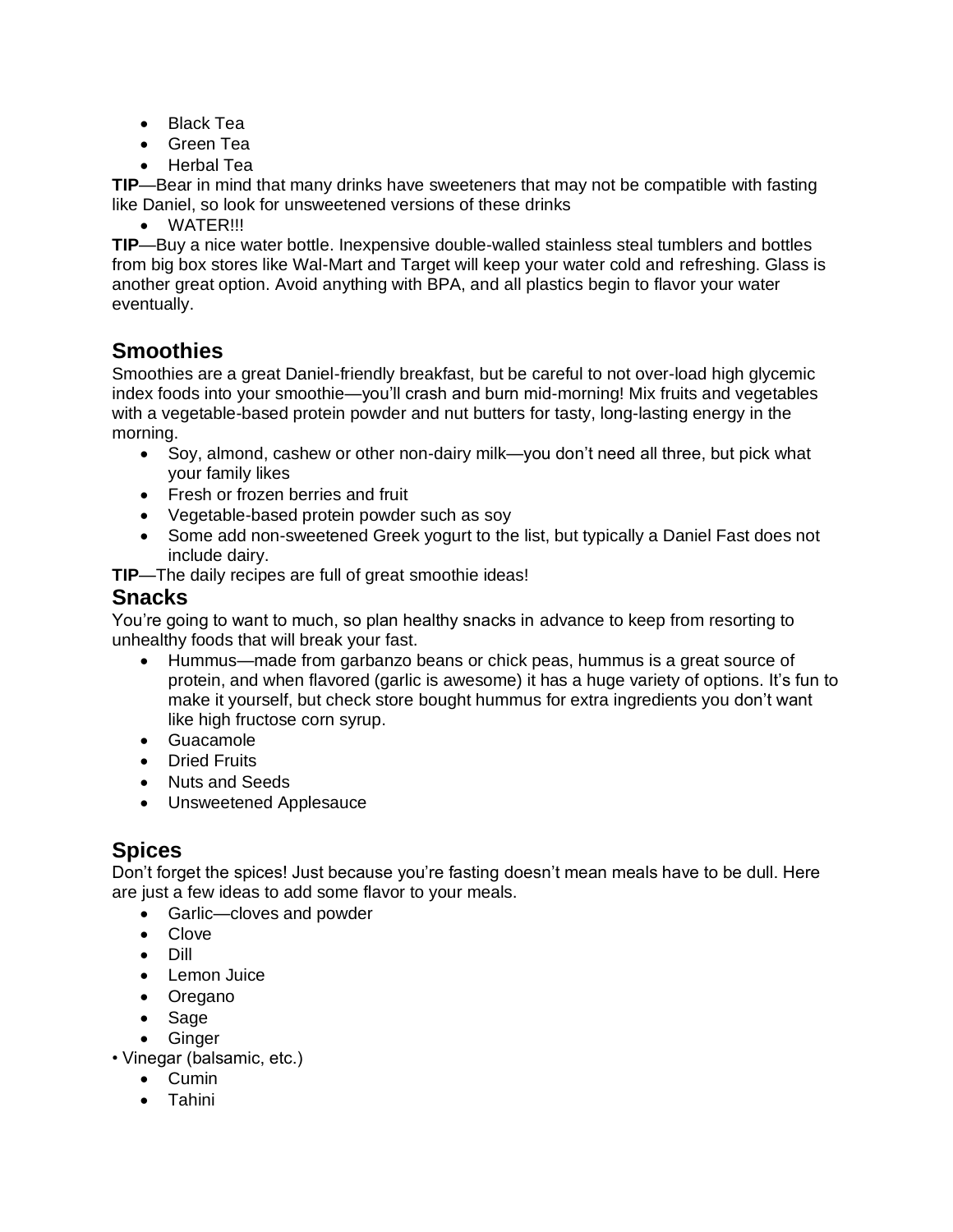- Red Pepper
- Cayenne pepper
- Curry powder
- Garam masala

# **Foods You're NOT Buying**

- **Meats**
- Desserts
- Sweeteners
- Dairy Products
- Energy Drinks
- Coffee

**NOTE**—My wife, LaKendria, is a body builder, and because of her nutrition needs she adds lean meats like chicken and fish to her list of Daniel fast foods. I tend to follow the historical example more carefully

than some, but the point isn't so much the foods as it is your heart.

# DAY<sub>1</sub> HUNGRY FOR GOD

# **Breakfast**

Omnipotent Oatmeal—Blueberry

Oatmeal is a steady staple for many Daniel fasts, and you can't go wrong with this filling favorite. You'll eat a lot of oatmeal, so to keep it from getting boring, add fresh or cooked fruit and nuts.

Ingredients

1 cup water

1/2 cup rolled oats

1/4 cup fresh or frozen blueberries

1/4 cup almond milk

3 tablespoons crushed walnuts or almonds

1 teaspoon salt

### **Directions**

- 1. Boil 1 cup water with salt (add nuts early if you desire nuts to soften)
- 2. Add oats and stir periodically until thickened to desired amount
- 3. Serve and top with almond milk, fruit, and/or nuts.

### **Snack**

Hangry Hananiah's Hummus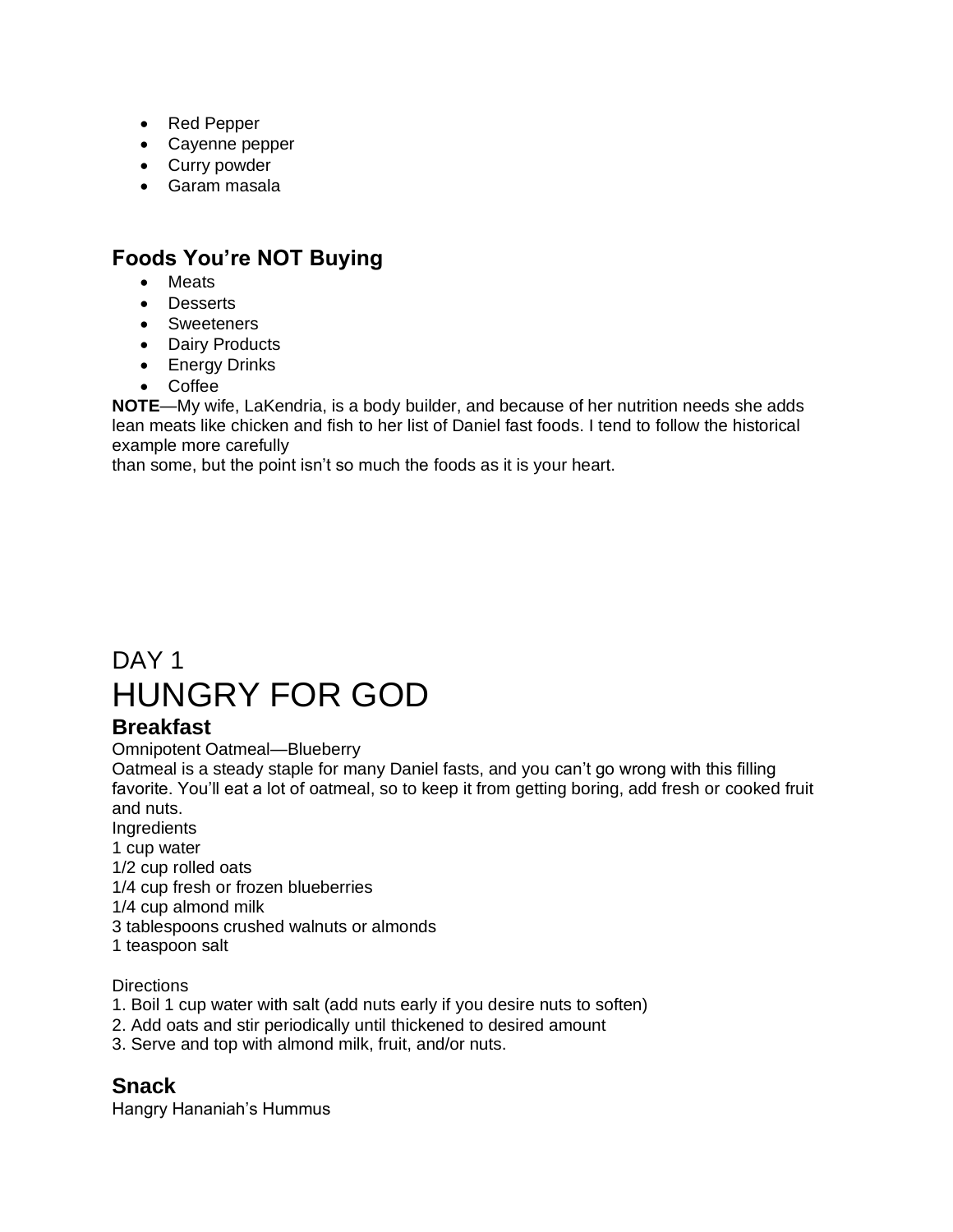Hummus is a popular Daniel-fast snack or dinner component. Eaten by itself or as a dip on crunchy veggies, it adds protein and healthy fats your body needs. While you can make it with many different beans, try mixing and matching for variety. Chickpeas/ garbanzo beans, white beans, and others taste great. Try adding different spices such as cumin for a variety of flavors during your Daniel fast!

**Ingredients** 

1-1.5 cups of moist chickpeas soaked over night or 1 can beans, drained and rinsed

2 tablespoons paprika, cayenne, and/or chili powder

2 cloves garlic, peeled

2 tablespoons lemon juice

1 teaspoon salt

**Directions** 

1. Put the ingredients to your food processor or blender and blend until it has a smooth texture. Use small amounts of water to thin out the hummus if necessary.

### **Lunch**

Court of Babylon Salad

Salads are an amazing way to get great nutrition while doing your Daniel fast. While the actual ingredients are up to you, follow these ideas to create a variety of tasty and nutritious salads.

**Ingredients** 

1 head green/red leaf lettuce, rinsed and chipped (or packaged pre-washed spring or baby green mix)

1/2 cup shredded cabbage

1 broccoli floret

1/4 cup cauliflower

1/4 cup chopped carrots

1/4 cup chopped tomato

1/4 cup chopped radish

1/4 cup fresh chickpeas/garbanzo beans and/

or other wet, cool beans

2 tablespoons sunflower seeds

Chopped onion or green onion to season Olive oil, vinegar, or lemon/orange juice to season

**Directions** 

1. Cook and allow beans to cool, if necessary; alternatively, soak over night.

2. Thoroughly wash all vegetables

3. Chop heads of lettuce, shred cabbage and mix into a large bowl

4. Cut "flowers" from broccoli into smaller pieces and peal and chop stalks, discarding the peals and set aside

- 5. Cut cauliflower into smaller pieces and set aside
- 6. Chop carrots, tomato, radish, and onion and set aside
- 7. Combine all ingredients in bowl and mix thoroughly
- 8. Apply chopped onion, and sunflower seeds as desired.
- 9. Dress the salad when you are ready to eat

**TIP**—Try different vegetables in your salad mix for different flavors.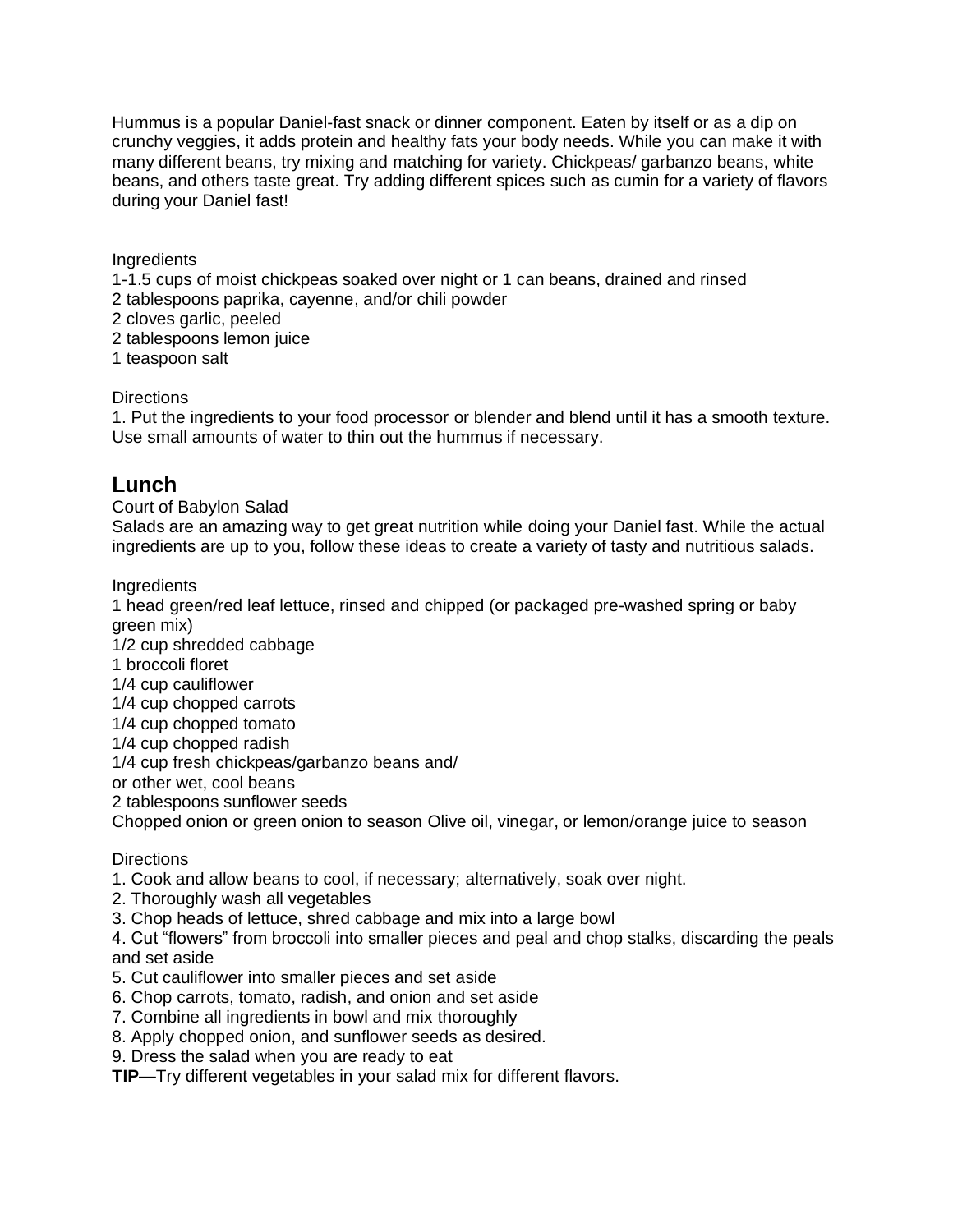# **Dinner**

Belteshazzar's Bean and Rice Burritos

Can you have tacos without meat? Definitely! These delicious tacos give you the flavor of a Mexican restaurant at home.

**Ingredients** 

- 2 pounds dry black beans or 2 (14.5 oz) cans of black beans, rinsed, drained, and mashed
- 1 tablespoon olive oil
- 1 red onion, diced
- 2 cloves garlic, minced
- 2 table spoons yellow cornmeal
- 1 colorful bell pepper, chopped
- 1 1/2 tablespoons cumin
- 1 teaspoon each of paprika, cayenne, chili powder
- 1 cup salsa
- 4+ tortillas

### **Directions**

- 1. Cook and allow beans to cool, if necessary; alternatively, soak over night.
- 2. Heat olive oil in a medium skillet over medium heat.
- 3. Stir in onion, garlic, and bell pepper; cook until tender.
- 4. Stir in mashed beans. Add the cornmeal.
- 5. Mix in cumin, paprika, cayenne, chili powder, and salsa.
- 6. Cover, and cook 5 minutes.
- 7. Wrap mixture in tortillas and serve.

**TIP**—These make great leftovers for lunch tomorrow, so be sure to take your family's size into consideration so you have enough for dinner and lunch the next day!

# DAY 2 POWER PLAY

### **Breakfast**

Paul's Tropical Island Fruit Smoothie

Smoothies are a terrific, quick way to get a burst of fruit and even veggies while on the go! Try this island favorite.

**Ingredients** 

- 2/3 cup Coconut Milk
- 1 Banana
- 1/2 cup Frozen Blueberries
- 1/2 cup Frozen Peaches
- 1/2 cup Frozen Strawberries

### **Directions**

- 1. Peel and cut the banana into small, bite sized pieces.
- 2. Next, place all of the fruit into your blender and pour the coconut milk over the fruit.
- 3. Blend until smooth. If too thick, then add extra coconut milk or water.
- **TIP**—Add plant-based vanilla protein powder to make this fun smoothie stay with you longer.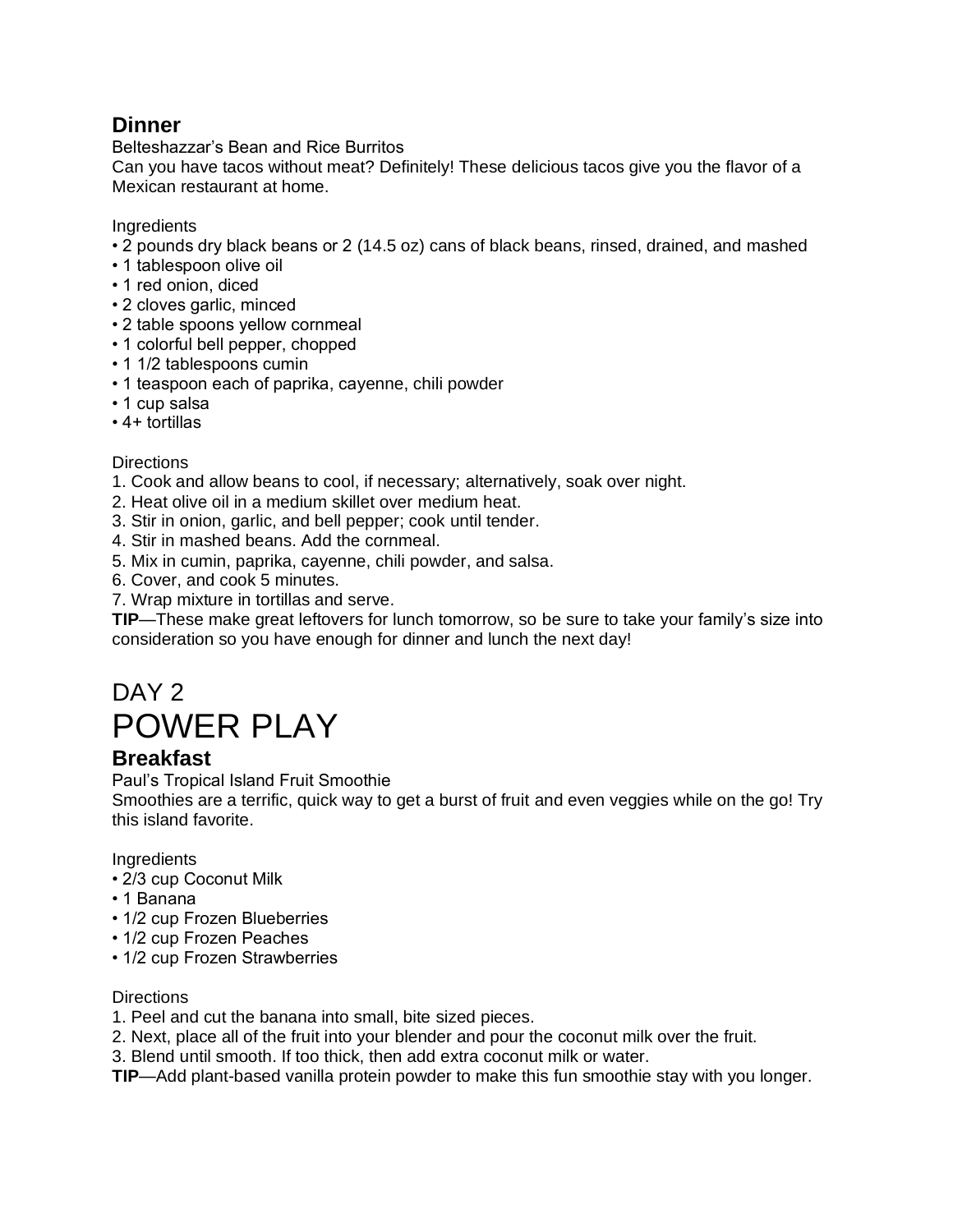# **Snack**

Nebuchadnezzar's Nut Butter and Veggie Sticks

Nut butters and vegetable sticks go well together and give a good mix of fresh, cool crisp and more filling nut butter. Try different veggies or combinations of veggies with your favorite nut butters.

**Ingredients** 

- Nut butter—Peanut, cashew, almond
- 2 celery stalks, washed
- 2 carrots, washed and peeled

### **Directions**

- 1. Wash and clean the celery and cut into small "sticks"
- 2. Wash and peel carrots and cut into small "sticks"
- 3. Dip in nut butter—and enjoy!

**TIP**—Try hummus instead of nut butter for a change of flavors.

### **Lunch**

Leftover Belteszhazzar's Bean and Rice Burritos

# **Dinner**

Slap Ya' Mama Spicy Black Bean Burgers

**Ingredients** 

- 1 (15-ounce) can black beans, rinsed and drained
- 1 cup mashed cooked sweet potatoes (about 1 large sweet potato, peeled)
- 1/4 cup oat flour (see Recipe Notes) or brown rice flour
- 1/2 tablespoon dried parsley
- 1 diced and seeded jalapeno pepper
- 1/2 teaspoon chipotle slap ya' mama seasoning
- 1/4 teaspoon garlic powder
- 1/4 teaspoon sea salt
- 1/4 teaspoon black pepper

### **Directions**

1. Preheat oven to broil setting. With a potato masher or fork, mash black beans in a large bowl, leaving about 1/4 of the beans whole.

Mix in sweet potatoes, oat flour, parsley, chipotle chili pepper seasoning, garlic powder, salt, and pepper. Scoop out 1/3 cup of bean mixture, and place on an 11 x17-inch baking sheet that has been rubbed with olive oil. Flatten and shape into a circle with spatula. Repeat with the remaining bean mixture to make 6 burgers.

2. Broil 4 inches from heat about 7-8 minutes or until golden brown. Flip burgers carefully with spatula. Broil 2-3 more minutes, and serve.

3. Yield: 6 servings (serving size: 1 burger)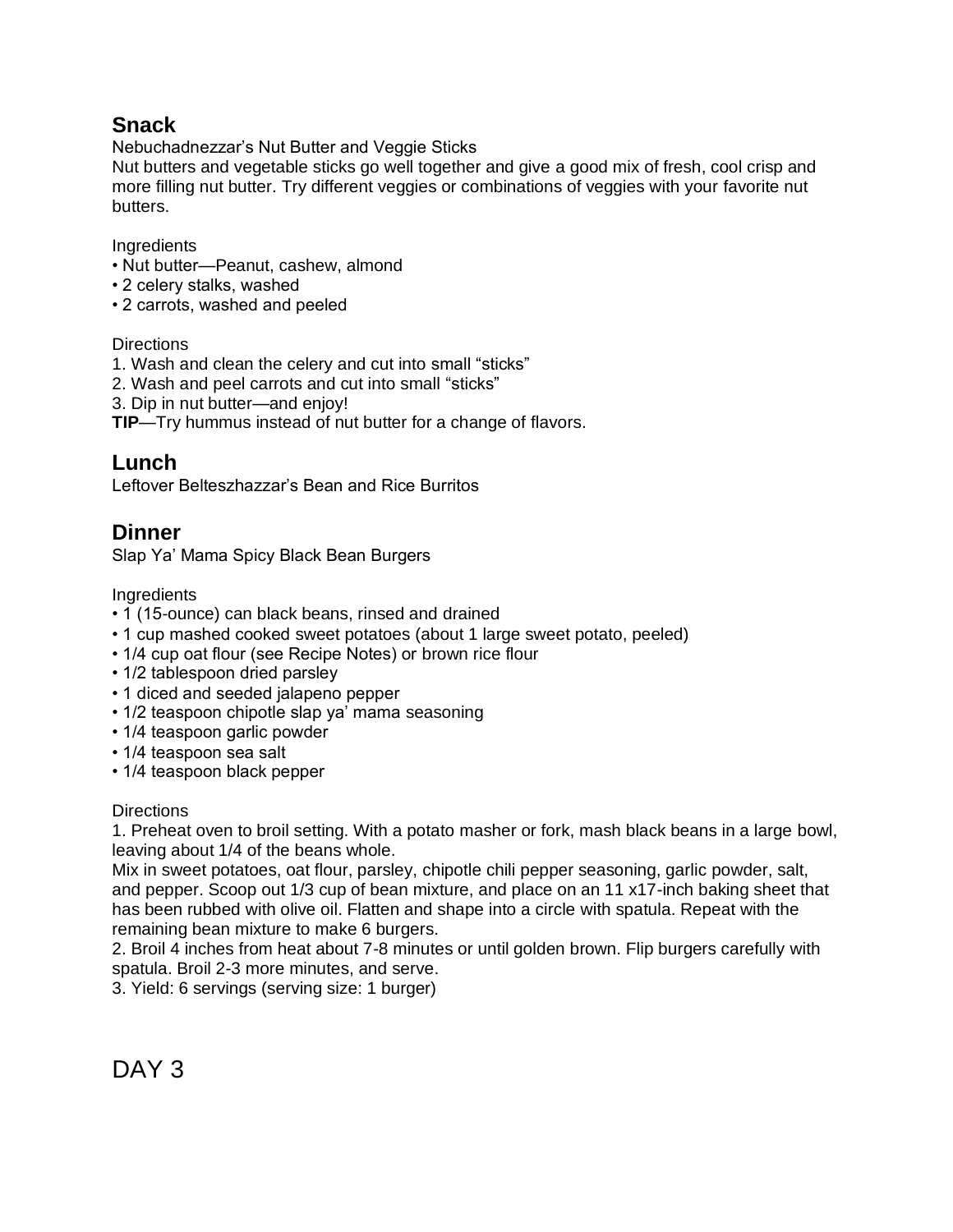# A CALL TO PRAYER

# **Breakfast**

### Omnipotent Oatmeal—Apple

Oatmeal is a steady staple for many Daniel fasts, and you can't go wrong with this filling favorite. You'll eat a lot of oatmeal, so to keep it from getting boring, add fresh or cooked fruit and nuts.

**Ingredients** 

- 1 cup water
- 1/2 cup rolled oats
- 1/4-1/2 cut apple
- 1/4 cup almond milk
- 3 tablespoons crushed walnuts or almonds
- 1 teaspoon salt
- 3 pinches of cinnamon

**Directions** 

- 1. Boil 1 cup water with salt (add apple and nuts early if you desire nuts to soften).
- 2. Add oats and cinnamon, stir periodically until thickened to desired amount
- 3. Serve and top with almond milk, fruit, and/or nuts.

# **Snack**

### Abednego's Baked Apples

God made apples and cinnamon are made to go together, and apples can be a delicious snack or even dessert. Baking the apples intensifies flavors and makes them feel more filling.

**Ingredients** 

- 2 Apples
- 1/2 cup Apple Juice, unsweetened
- Cinnamon
- Nutmeg

**Directions** 

- 1. Preheat your oven to 350 degrees Fahrenheit.
- 2. Thinly slice your apples and lay them in a baking dish.
- 3. Pour the unsweetened apple juice over your apple slices.
- 4. Next, sprinkle cinnamon and nutmeg over the apples and bake for 15 minutes.
- 5. Stir the apples, then bake for another 15 minutes. Serve.

# **Lunch**

Leftover Meshach's Veggie & Rice Stir-fry

# **Dinner**

Zucchini and Squash Bowl

This cool, delicious meal is excellent paired with other foods like rice or as a stand-alone meal and makes a delicious lunch.

Ingredients:

•2 medium summer squash, diced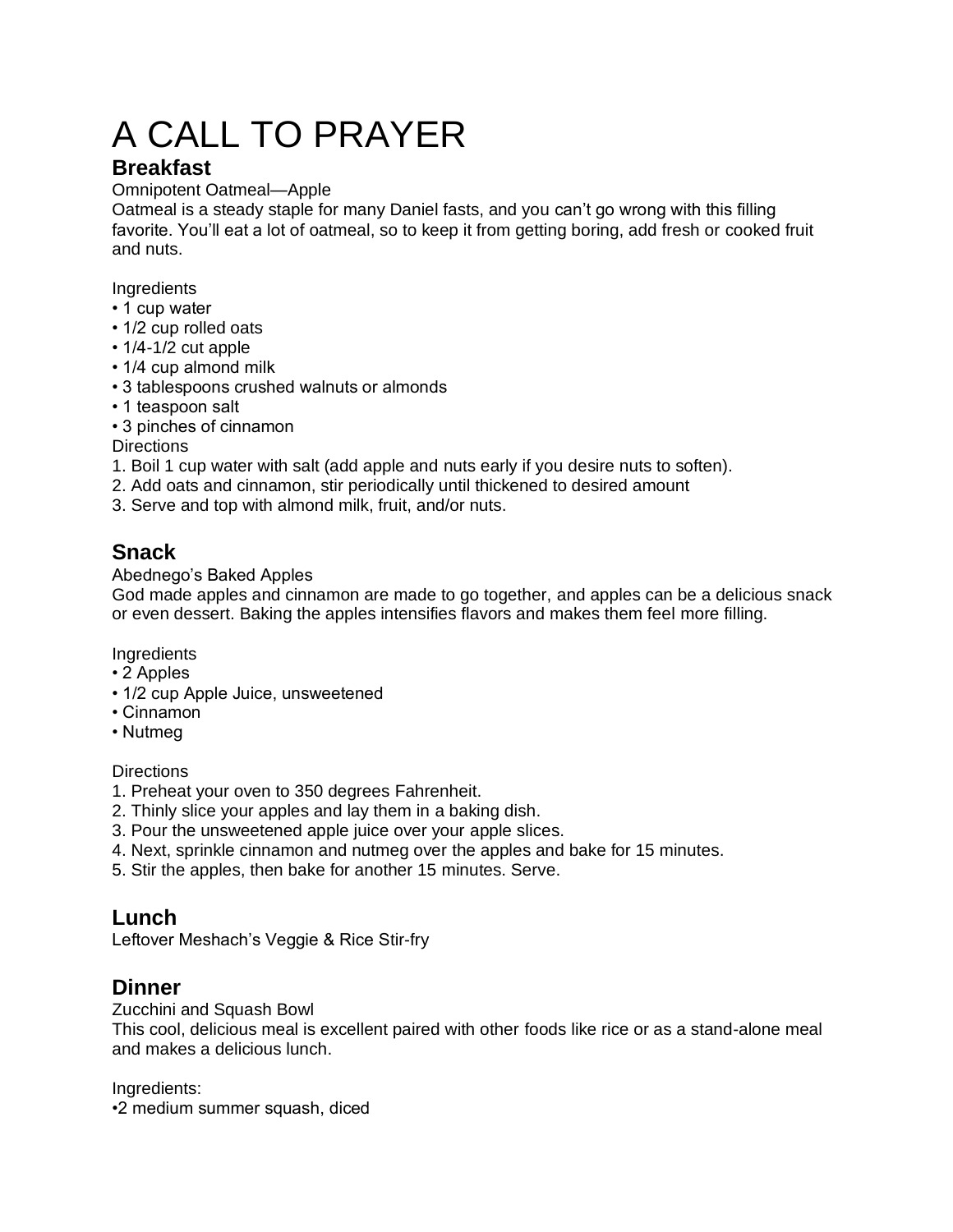- 2 medium zucchini, diced
- 1 clove of garlic, minced
- 1/2 medium onion, chopped
- Pinch of salt
- Pinch of garlic powder/garlic salt
- 1 tablespoon olive oil

- 1. Heat olive oil in a large pan or skillet
- 2. Add vegetables, sautéing the mixture over medium heat 8-15 minutes
- 3. Season with salt, garlic powder/garlic salt.
- 4. When squash and zucchini are still crisp, remove from heat.
- 5. Serve hot or cool in refrigerator for a crisp, cool meal.

# DAY<sub>4</sub>

# **HATERS**

### **Breakfast**

Frozen Green Banana-Rama

This frozen treat gives you the goodness of bananas, berries, and spinach in one healthy smoothie

**Ingredients** 

- 2/3 cup almond milk
- 1 banana, frozen and cut into chunks
- 1 cup frozen berries of your choice
- 1 cup spinach, washed
- Vanilla protein powder

### **Snack**

Fiery Furnace-Roasted Chick Peas

Like beans, chickpeas are healthy sources of protein. Try these roasted chickpeas as a snack you can crunch when you need a lasting boost. Try seasoning to taste.

**Ingredients** 

- 1-1.5 cups of fresh chick peas, cooked (or canned)
- 1 tablespoon olive oil
- 1 teaspoon garlic powder or other seasonings to suit tastes
- 1/2 teaspoon onion powder
- 1/2 teaspoon salt or garlic salt
- 1/2 teaspoon crushed red pepper, paprika, cayenne, or chili powder

#### **Directions**

- 1. Preheat your oven to 350.
- 2. Drain and rinse chickpeas and empty them onto a greased baking sheet.
- 3. Bake 18-22 minutes, then remove them from the oven
- 4. Set the oven temperature to 425.
- 5. Place chickpeas into a mixing bowl. Add olive oil and spices and mix.
- 6. Return chickpeas to baking sheet and cook 20 minutes.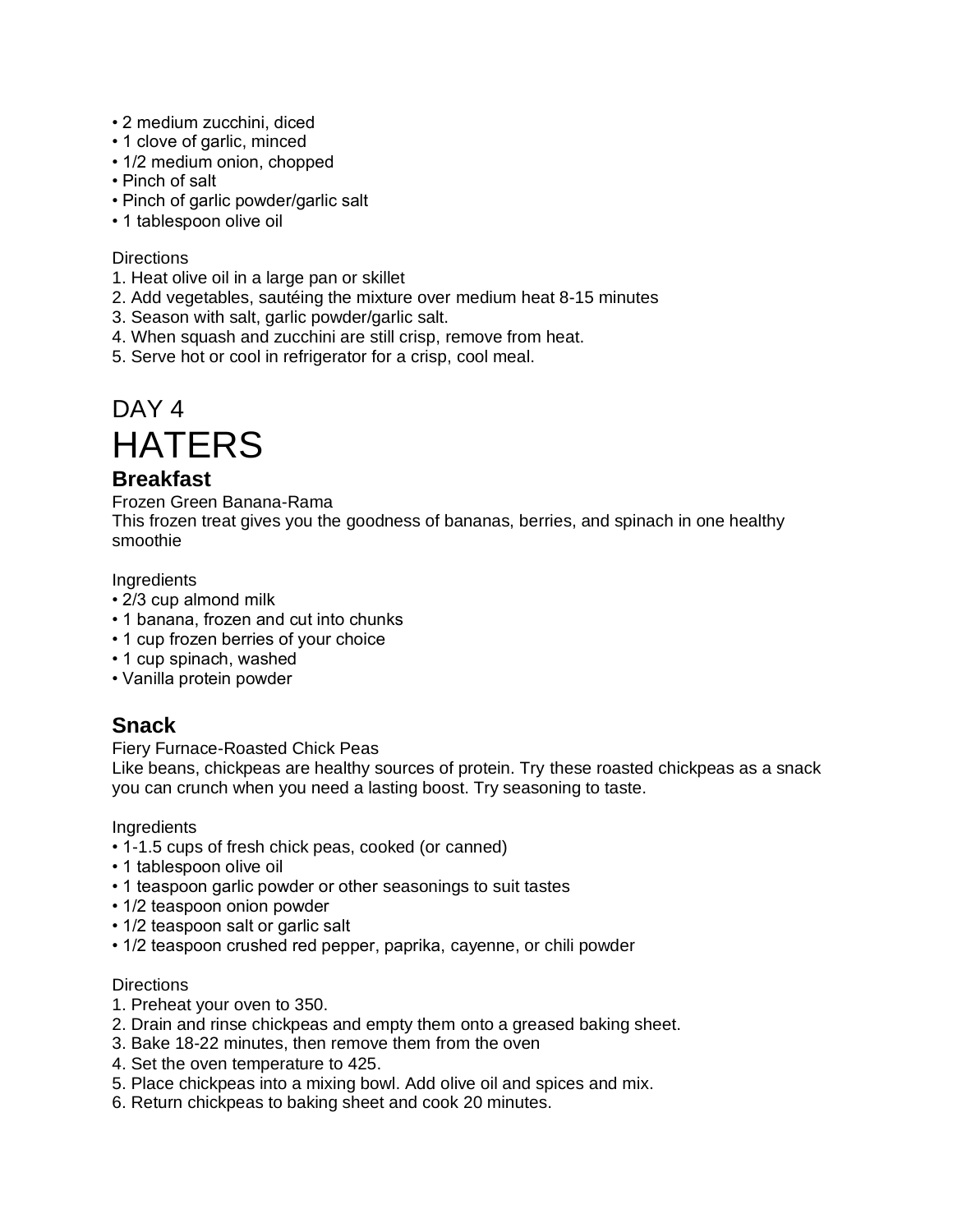# **Lunch**

Dine like Daniel for lunch today (see the section on Dining Like Daniel at the end of the companion guide for good ideas).

# **Dinner**

Shadrach's Acorn Squash

A great dinner or lunch, stuffed acorn squash are portable and delicious. Stuff with your choice of ingredients to add variety, and be sure to save some for lunch tomorrow!

Ingredients:

• 2 medium apples, peeled, cored, and

- chopped
- 1/4 cup pine nuts
- 2 medium acorn squash
- 1/2 cup cranberries, dried
- 1 tablespoon nutmeg

### **Directions**

- 1. Begin by preheating your oven to 350 degrees.
- 2. Next, grab your squash and slice them in half.
- 3. Scoop out the string and seeds.
- 4. Fill a casserole pan with 1/2 inch of water and place the squash face down.
- 5. Place the dish in the oven and bake for 15 minutes.
- 6. In a medium mixing bowl, toss together the cranberries, apples, and pine nuts.
- 7. Remove the squash from the oven and dump the water out of the casserole dish.
- 8. Fill each of the squash halves with the apple mixture and season each with nutmeg.
- 9. Return the halves to the casserole dish and cover with foil.
- 10. Continue baking for 30 minutes or until squash is tender.

11. Serve with love!

# DAY<sub>5</sub> IN HIS NAME

### **Breakfast**

Omnipotent Oatmeal—Raspberry

Oatmeal is a steady staple for many Daniel fasts, and you can't go wrong with this filling favorite. You'll eat a lot of oatmeal, so to keep it from getting boring, add fresh or cooked fruit and nuts.

- 1 cup water
- 1/2 cup rolled oats
- 1/4 cup fresh or frozen raspberries
- 1/4 cup almond milk
- 3 tablespoons crushed walnuts or almonds
- 1 teaspoon salt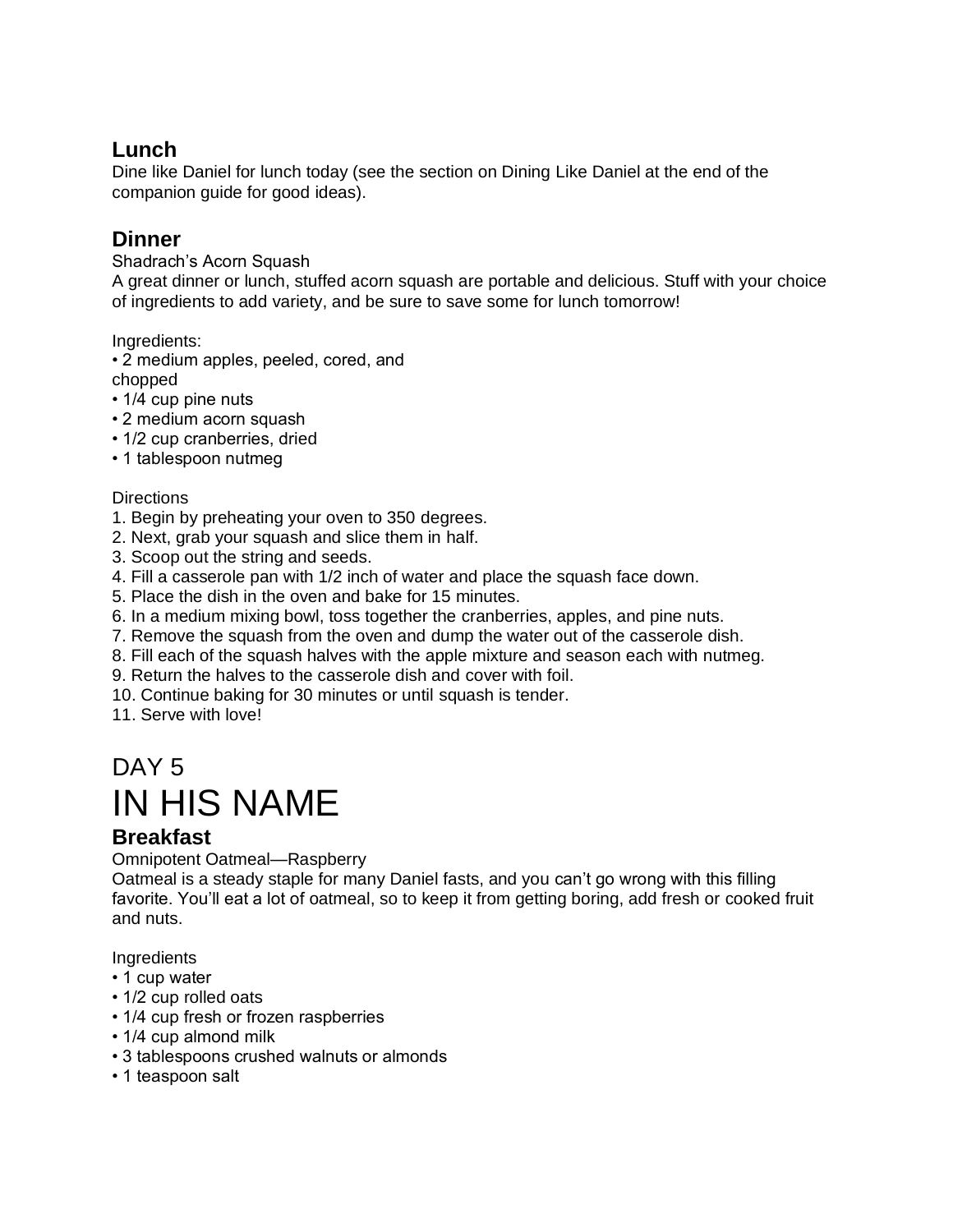- 1. Boil 1 cup water with salt (add nuts early if you desire nuts to soften)
- 2. Add oats and stir periodically until thickened to desired amount
- 3. Serve and top with almond milk, fruit, and/or nuts.

## **Snack**

Nut Butter and Banana Rolls

Bananas aren't just for monkeys! A sweet treat, they're also full of nutrition. When combined with other

ingredients, you create new taste experiments. Nut butter adds protein to stave off a sugar crash, and different chopped fruits add variety.

Ingredients:

- 2 bananas, diced
- 4 whole wheat tortillas or other "wrapper"
- 1/2 cup raspberries, strawberries, or other berries, chopped
- 8 tablespoons nut butter of your choice
- 1/4 cup granola

#### **Directions**

- 1. Spread nut butter on each tortilla.
- 2. Next, layer the bananas, berries, and granola on top of each tortilla.
- 3. Roll into burritos

### **Lunch**

Leftover Shadrach's Acorn Squash

### **Dinner**

King's Quinoa Bowl

If you're fasting like Daniel and have never heard of quinoa, you're going to want to get to know this

delicious grain. Protein-dense and nutritious, it's a great replacement for rice and pairs well with many other dishes. Add or substitute veggies of different kinds to keep this meal fresh, and be sure to make enough for lunch!

- 1/2 cup Quinoa
- 1 cup Water
- 1/2 tablespoon Olive Oil
- 1/2 cup Yellow Onion, diced
- 3 cloves Garlic, minced
- 1/2 cup Asparagus, chopped
- 1/2 cup Yellow Bell Peppers, diced
- 1/2 cup Tomatoes, diced
- 1/4 cup Red Bell Peppers, diced
- 1/4 cup Fresh Parsley, chopped
- 1 teaspoon Dried Oregano
- 1/4 teaspoon Salt
- 1/4 teaspoon Pepper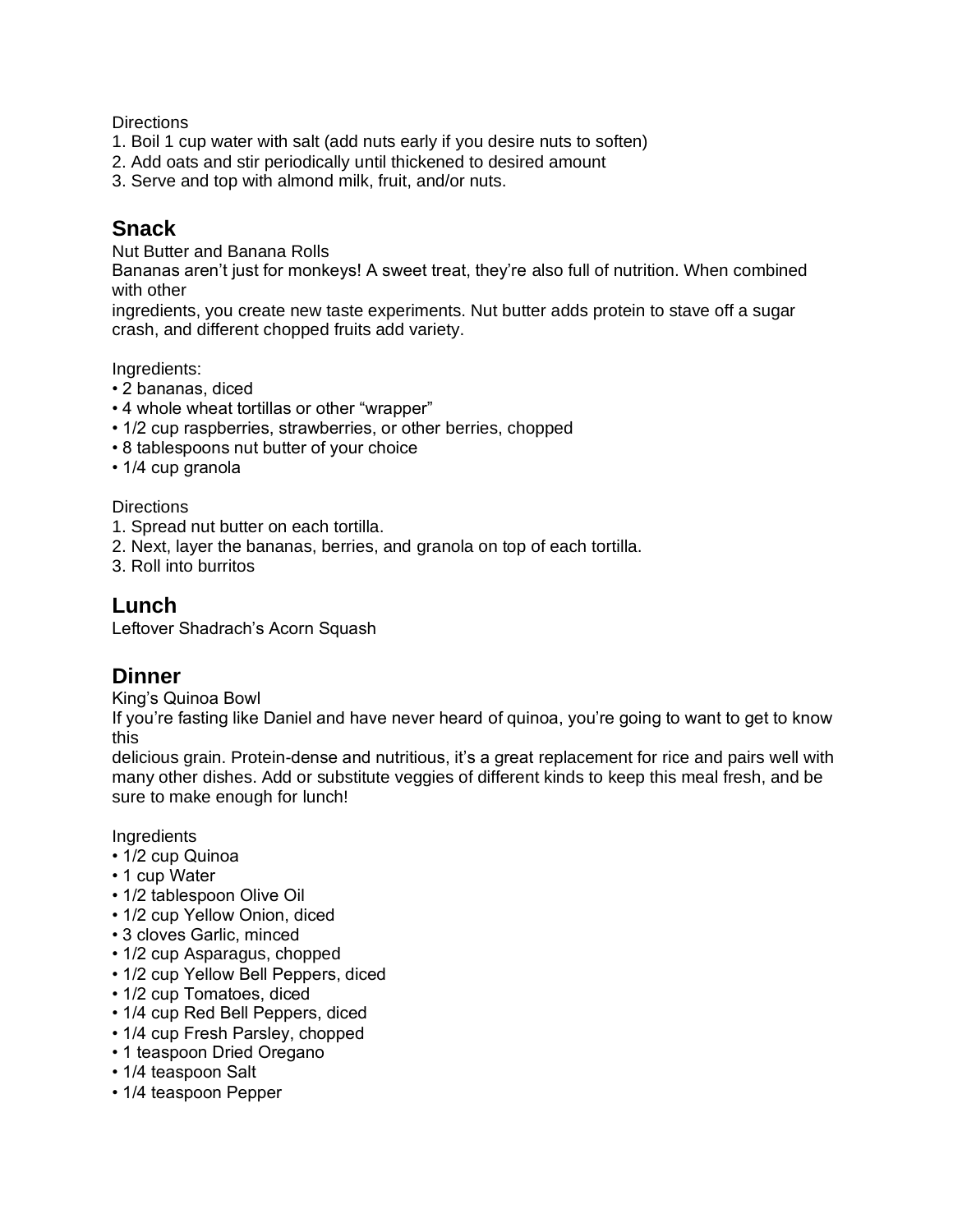1. Rinse the uncooked quinoa and add it to a small saucepan. Cover the quinoa with 1 cup of water and bring the water to a boil. Cover and simmer the quinoa for 20 minutes.

2. Next, heat the olive oil over medium heat in a large skillet. Add the yellow onion and cook for 3-5 minutes. Next, add the minced garlic and cook for 1 minute.

3. Add the asparagus, yellow pepper and tomatoes to the skillet and cook on low for 6-8 minutes.

4. Once the quinoa is finished cooking, add it to the skillet and stir in the parsley, dried oregano, salt and pepper. Heat the quinoa and veggies all of the way through, then serve.

**TIP**—Add tofu for extra body.

# DAY 6 SUN STAND STILL

## **Breakfast**

Banana Nut Smoothie

**Ingredients** 

- 1 cup water
- 1 banana, frozen
- 1/3 cup cooked quinoa or buckwheat
- 1 tablespoon raw walnuts or hemp seeds
- 2 teaspoon cold-pressed flax oil
- 1 date, pitted
- Flesh from 1 vanilla bean or 1/2 teaspoon alcohol-free pure vanilla extract
- 3/4 teaspoon ground cinnamon
- A pinch allspice
- Extra walnuts and ground cinnamon for topping

**Instructions** 

1. Blend ingredients until smooth. Pour into a glass and top with additional walnuts and ground cinnamon.

### **Snack**

Peanut Butter Oatmeal Raisin Cookies

**Ingredients** 

- 1/2 cup Whole Wheat Flour
- 1/8 cup Peanut Butter Natural Chunky
- 1/2 cup Oat Meal (Quaker Oats Old Fashioned dry)
- 1/2 tsp Cinnamon, ground,
- 1/8 tsp Ginger, ground,
- 4 oz Applesauce, Natural (unsweetened),
- 1/4 cup raisins (not packed)
- 1/2 ripe banana
- 1/4 cup Water

**Directions**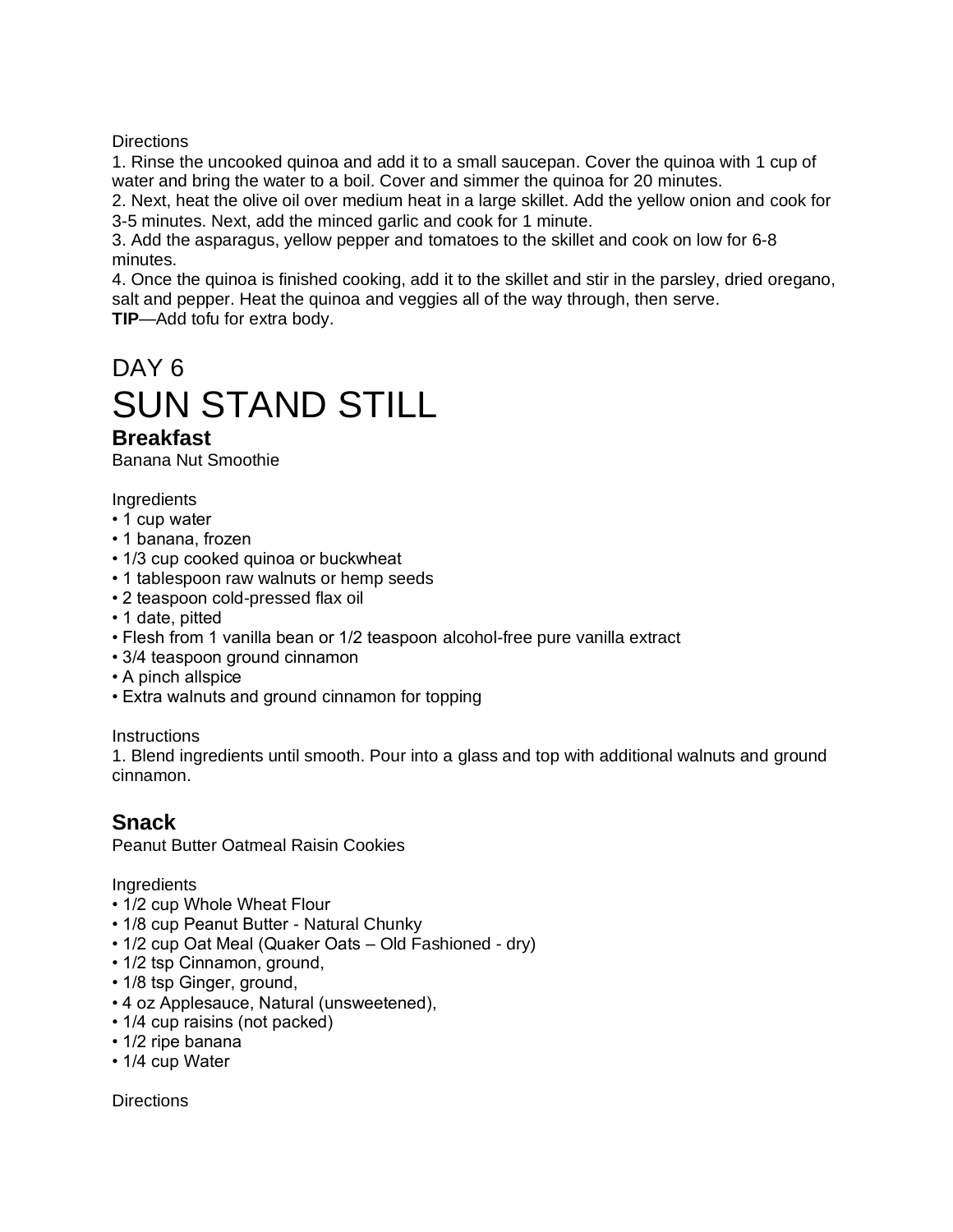1. Food process the 1/4 c. raisins, water and banana.

2. Mix all ingredients together in bowl.

3. Roll into loose balls, smash down with fingers, forming cookie, place on cookie sheet. Bake 10-12 min.

### **Lunch**

Leftover King's Quinoa Bowl

### **Dinner**

Tomorrow will be seven days of fasting like Daniel! Celebrate by Dining Like Daniel. Try Chipotle's Crispy Corn Tortilla Tacos with Sofritas, Black beans, and Brown rice and lettuce (light on beans rice). Consider getting extra for lunch tomorrow!

# DAY<sub>7</sub> IN SECRET

# **Breakfast**

#### Omnipotent Oatmeal

Oatmeal is a steady staple for many Daniel fasts, and you can't go wrong with this filling favorite. You'll eat a lot of oatmeal, so to keep it from getting boring, add fresh or cooked fruit and nuts.

**Ingredients** 

- 1 cup water
- 1/2 cup rolled oats
- 1/4-1/2 cut fruit
- 1/4 cup almond milk
- 3 tablespoons crushed walnuts or almonds
- 1 teaspoon salt
- 3 pinches of cinnamon

**Directions** 

- 1. Boil 1 cup water with salt (add apple and nuts early if you desire nuts to soften).
- 2. Add oats and cinnamon, stir periodically until thickened to desired amount
- 3. Serve and top with almond milk, fruit, and/ or nuts.

### **Snack**

Chips and Mango Habanero Salsa

- 1 tablespoon canola oil
- 1 small white onion, chopped
- 2 cloves garlic, chopped
- 2 cups fresh mango, diced
- 1 cup Roma tomatoes, chopped
- 1 to 2 habanero peppers, seeded and chopped
- 2 tablespoons lemon juice
- 1 1/2 teaspoons agave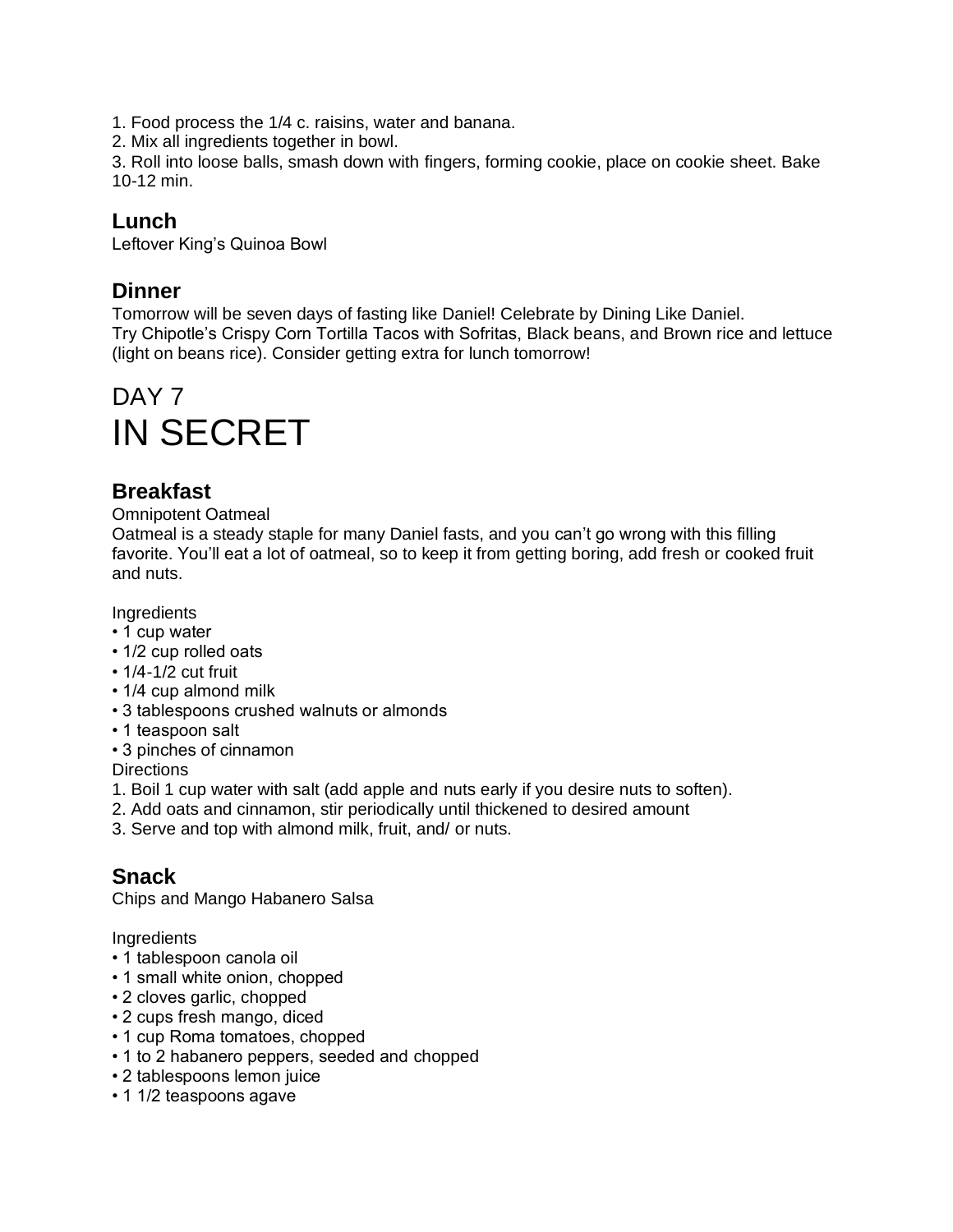- 1/4 teaspoon sea salt
- 1/4 teaspoon chili powder
- 1/4 teaspoon ground cumin
- 1/3 cup fresh cilantro, chopped

1. In a medium saucepan, heat the oil over medium heat. Add the onions and garlic and sauté until onions are soft and translucent, about 8 minutes.

2. Add the mangos, tomatoes, habanero (1 habanero for mild heat or 2 for high heat), lemon juice, honey, salt and chili powder.

3. Bring to a boil, then reduce heat to a low simmer. Simmer for 10 minutes.

4. Remove from heat and allow to cool. Pour into a blender and pulse until the mixture is blended yet still has texture.

5. Stir in the cilantro and serve. Cover and refrigerate any leftovers.

### **Lunch**

Eat leftover Chipotle or another Daniel-friendly meal of your choice.

### **Dinner**

Cuban Beans and Rice

This zesty and fun dish is sure to thrill—and make you forget you're even fasting. Not too spicy for the whole family, this dish will have them coming back for more.

**Ingredients** 

- 1 tablespoon olive oil
- 1 teaspoon
- 4 tablespoons tomato paste
- 1 cup chopped onion
- 1 green bell pepper, chopped
- 2 cloves garlic, minced
- 1 (15.25 oz) can kidney beans, drained but liquid preserved or 1 lb kidney beans soaked overnight

• 1 cup uncooked jasmine rice

**Directions** 

1. Heat oil in a large saucepan over medium heat. Sauté onion, bell pepper and garlic. 2. When onion is translucent, add salt and tomato paste. Reduce heat to low and cook 2 minutes.

3. Stir in the beans and rice.

4. Pour the liquid from the beans into a large measuring cup and add enough water to reach a volume of 2 1/2 cups; pour into beans.

5. Cover and cook on low for 45 to 50 minutes, or until liquid is absorbed and rice is cooked. **TIP**—Leftovers wrapped in a tortilla make a great lunch.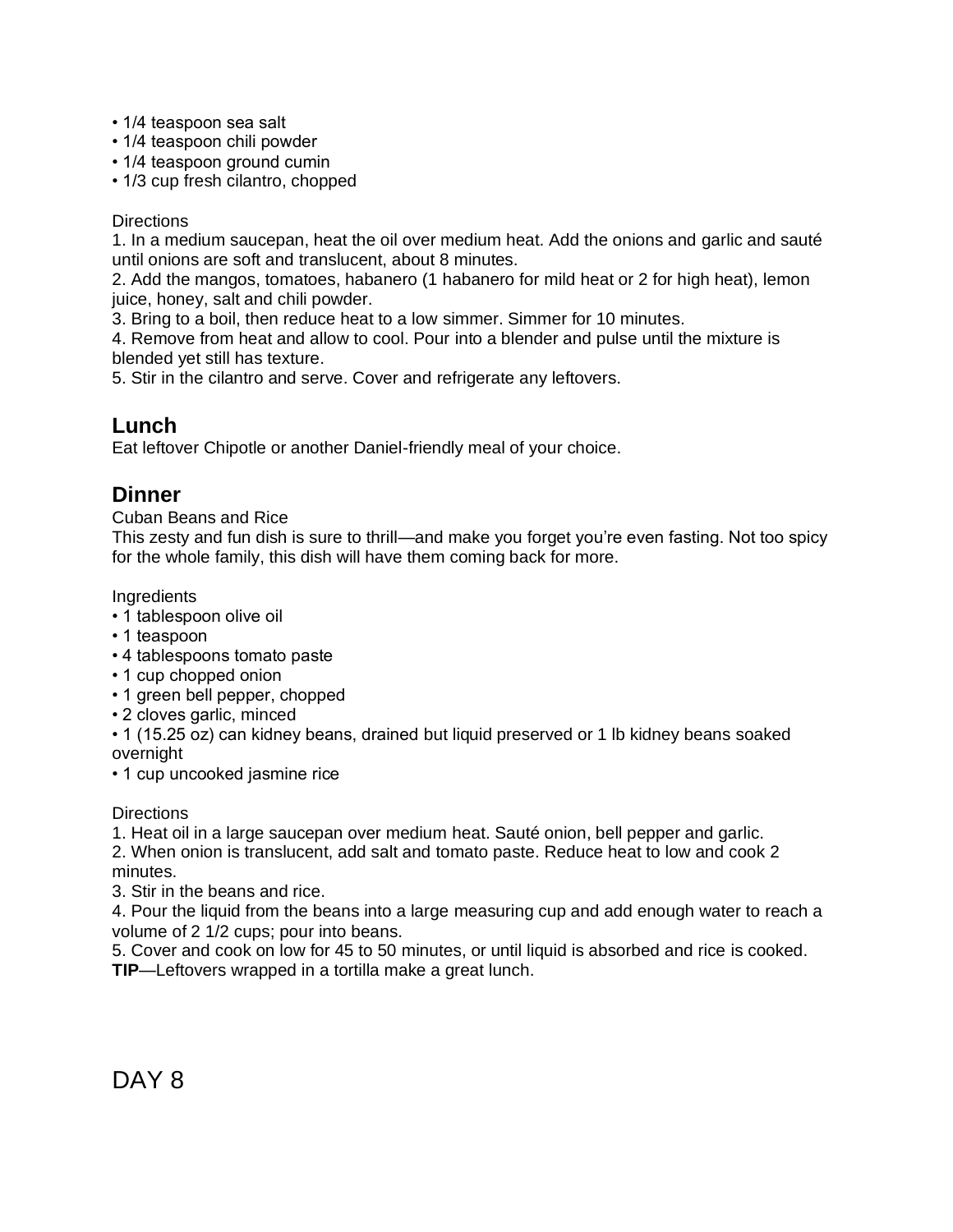# **COMEBACKS**

# **Breakfast**

Big Apple Pie Smoothie **Ingredients** 

- 1/2 cup water
- 1/2 cup unsweetened unpasteurized apple juice
- 1 tablespoon walnuts
- 1/2 teaspoon ground cinnamon
- 1/4 teaspoon vanilla extract or maple extract
- pinch ground nutmeg
- 1/2 English cucumber
- 2 cups spinach
- 1 apple, chopped and frozen
- 1/4 avocado, chopped and frozen
- 4-6 ice cubes

# **Snack**

Mango Pineapple Citrus Muffins

**Ingredients** 

- 1 cup old-fashioned rolled oats
- 1 cup oat flour (see Recipe Notes)
- 1 cup unsweetened applesauce
- 1/2 cup diced pineapples
- 1/2 cup diced mangos
- 1/4 cup chopped pecans or walnuts
- 1/4 cup Agave Necor
- 1/4 cup flaxseed meal
- 2 teaspoons unsweetened coconut flakes
- 2 teaspoons grated orange zest
- 1/2 teaspoon ground ginger

### **Directions**

1. Preheat oven to 350 degrees. Lightly rub 8 cups of a 12-cup muffin tin with olive oil, and set aside.

2. Combine all ingredients in a large bowl, and stir well to combine. Scoop out mixture into muffin tin cups, allowing about 1/3 cup for each muffin. Bake 20 minutes, or until muffin tops are lightly browned. Serve warm.

3. Yield: 8 servings (serving size: 1 muffin)

4. Recipe Notes

5. Make your own oat flour by placing old fashioned rolled oats in a food processor or blender and process until fine (1/2 cup old-fashioned oats will yield about 1/2 cup ground oats).

6. Spread almond butter or Date Honey on top.

7. Flaxseed meal is a powder made from ground flaxseeds. It can be found in health food stores and some grocery stores. Instead of buying flaxseed meal, you can also grind whole flaxseeds at home by

using a coffee or seed grinder.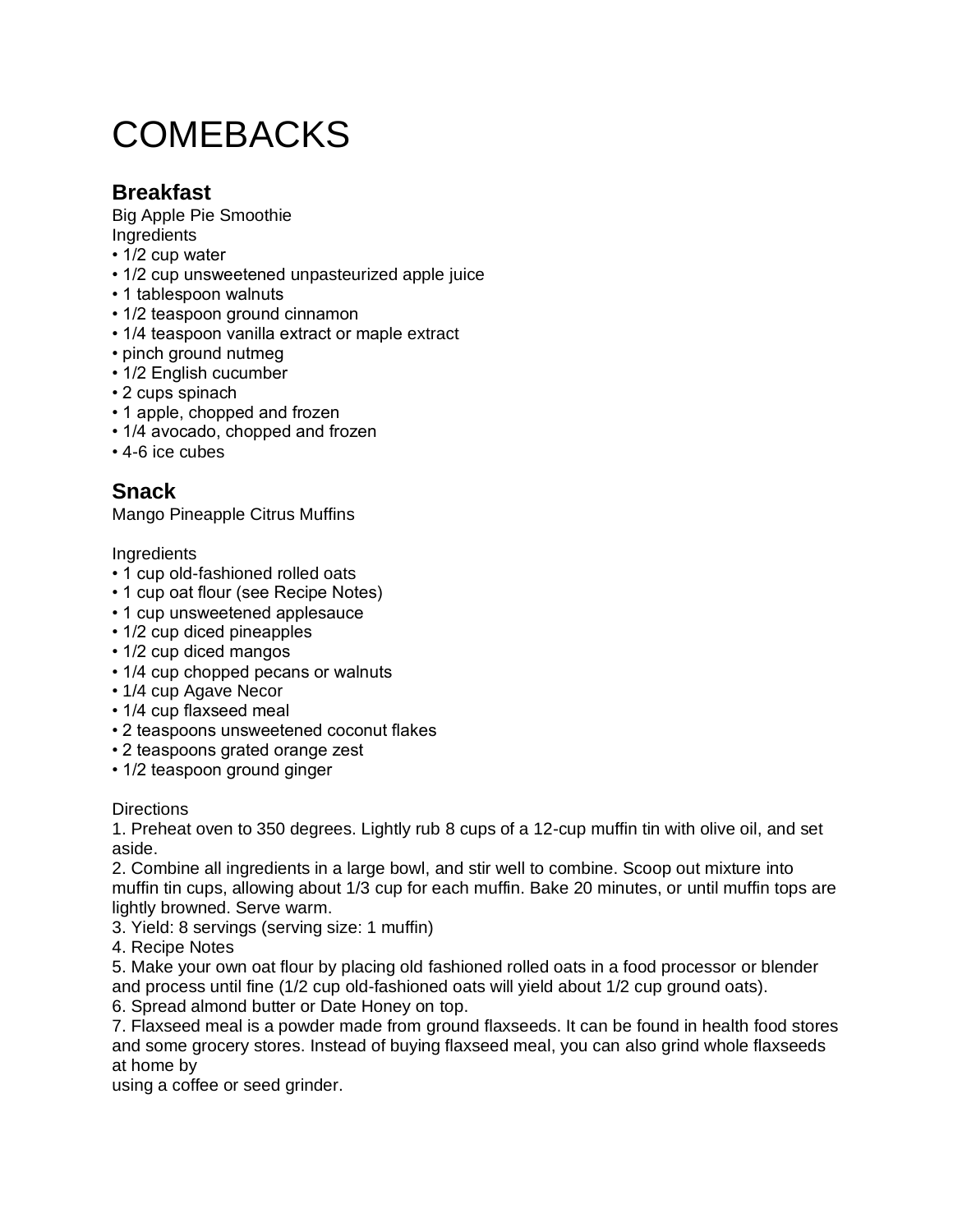8. The zest is the outermost, colorful skin of citrus fruits. Zest is often used to enhance flavor in recipes. The pith, or white membrane underneath the outside peel, has a bitter, unpleasant taste and should be avoided while zesting.

### **Lunch**

Leftover Cuban Beans and Rice

## **Dinner**

### Spicy Potato Curry

This curry dish can be made to suit any tastes, so feel free to change the amount of curry and cayenne pepper. Garam masala is a blend of spices common in India and other south-Asian countries and will give the dish a very authentic flavor, but it's good with or without this spice.

### **Ingredients**

- 4 potatoes, peeled and cubed
- 2 tablespoons vegetable oil
- 1 yellow onion, diced
- 3 cloves garlic, minced
- 2 teaspoons ground cumin
- 1 1/2 teaspoons cayenne pepper (reduce to suit your family's tastes)
- 4 teaspoons curry powder (reduce to suit your family's tastes)
- 4 teaspoons garam masala (reduce to suit your family's tastes)
- 1 (1 inch) piece fresh ginger root, peeled and minced
- 2 teaspoons salt
- 1 (14.5 ounce) can diced tomatoes
- 1 (15 ounce) can garbanzo beans (chickpeas), rinsed and drained
- 1 (15 ounce) can peas, drained
- 1 (14 ounce) can coconut milk

### **Directions**

1. Place potatoes into a large pot and cover with salted water. Bring to a boil over high heat, then reduce heat to medium-low, cover, and simmer until just tender, about 15 minutes. Drain and allow to steam dry for a minute or two.

2. Meanwhile, heat the vegetable oil in a large skillet over medium heat. Stir in the onion and garlic; cook and stir until the onion has softened and turned translucent, about 5 minutes.

3. Season with cumin, cayenne pepper, curry powder, garam masala, ginger, andsalt; cook for 2 minutes more. Add the tomatoes, garbanzo beans, peas, and potatoes.

4. Pour in the coconut milk, and bring to a simmer. Simmer 5 to 10 minutes before serving.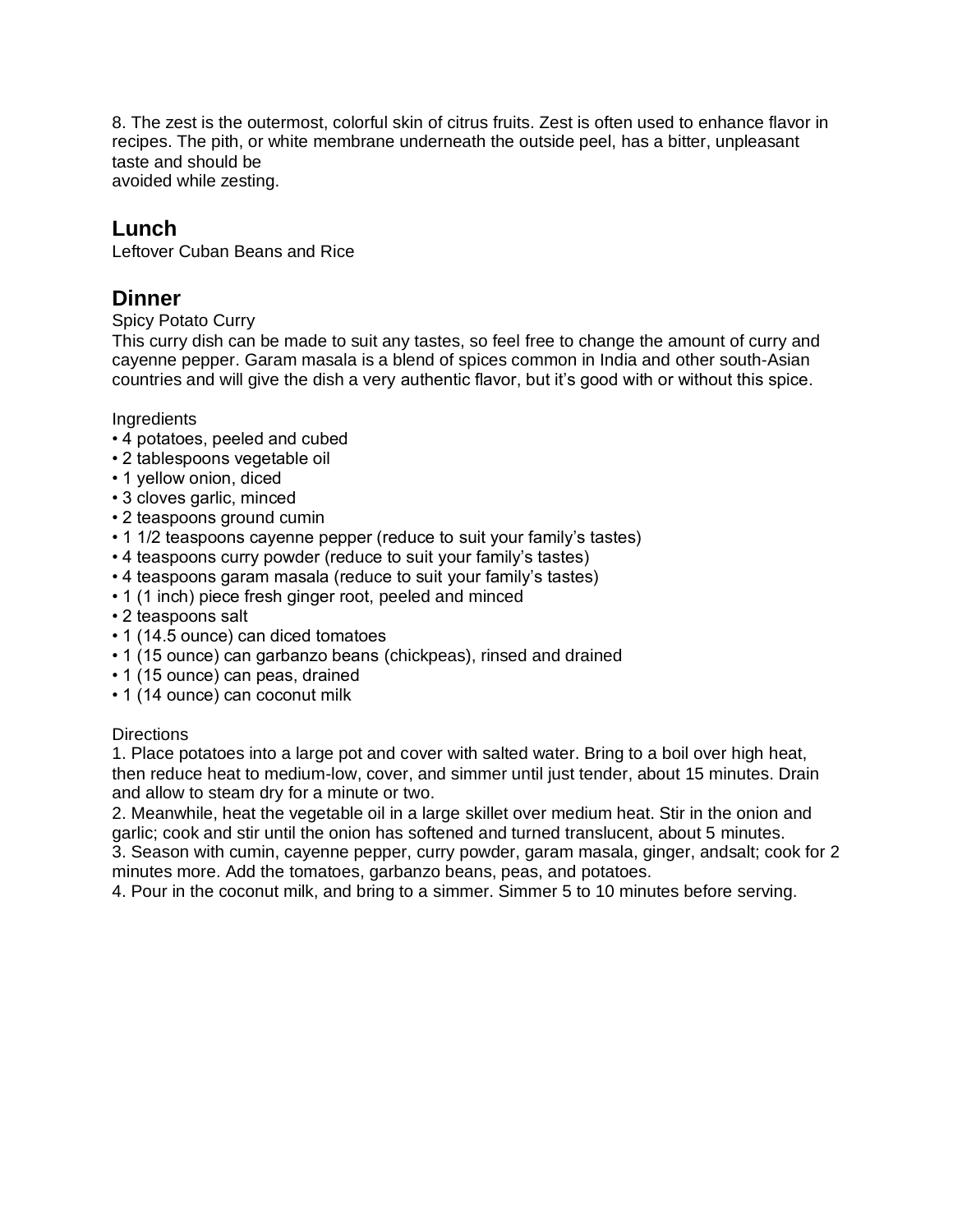# DAY 9 DEFINE YOUR VICTORY

# **Breakfast**

### Omnipotent Oatmeal

Oatmeal is a steady staple for many Daniel fasts, and you can't go wrong with this filling favorite. You'll eat a lot of oatmeal, so to keep it from getting boring, add fresh or cooked fruit and nuts.

### **Ingredients**

- 1 cup water
- 1/2 cup rolled oats
- 1/4-1/2 cut fruit
- 1/4 cup almond milk
- 3 tablespoons crushed walnuts or almonds
- 1 teaspoon salt
- 3 pinches of cinnamon

### **Directions**

- 1. Boil 1 cup water with salt (add apple and nuts early if you desire nuts to soften).
- 2. Add oats and cinnamon, stir periodically until thickened to desired amount
- 3. Serve and top with almond milk, fruit, and/ or nuts.

# **Snack**

Fiery Furnace-Roasted Chick Peas

Like beans, chickpeas are healthy sources of protein. Try these roasted chickpeas as a snack you can crunch when you need a lasting boost. Try seasoning to taste.

**Ingredients** 

- 1-1.5 cups of fresh chick peas, cooked (or canned)
- 1 tablespoon olive oil
- 1 teaspoon garlic powder or other seasonings to suit tastes
- 1/2 teaspoon onion powder
- 1/2 teaspoon salt or garlic salt
- 1/2 teaspoon crushed red pepper, paprika, cayenne, or chili powder

### **Directions**

- 1. Preheat your oven to 350.
- 2. Drain and rinse chickpeas and empty them onto a greased baking sheet.
- 3. Bake 18-22 minutes, then remove them from the oven
- 4. Set the oven temperature to 425.
- 5. Place chickpeas into a mixing bowl. Add olive oil and spices and mix.
- 6. Return chickpeas to baking sheet and cook 20 minutes.

### **Lunch**

Leftover Spicy Potato Curry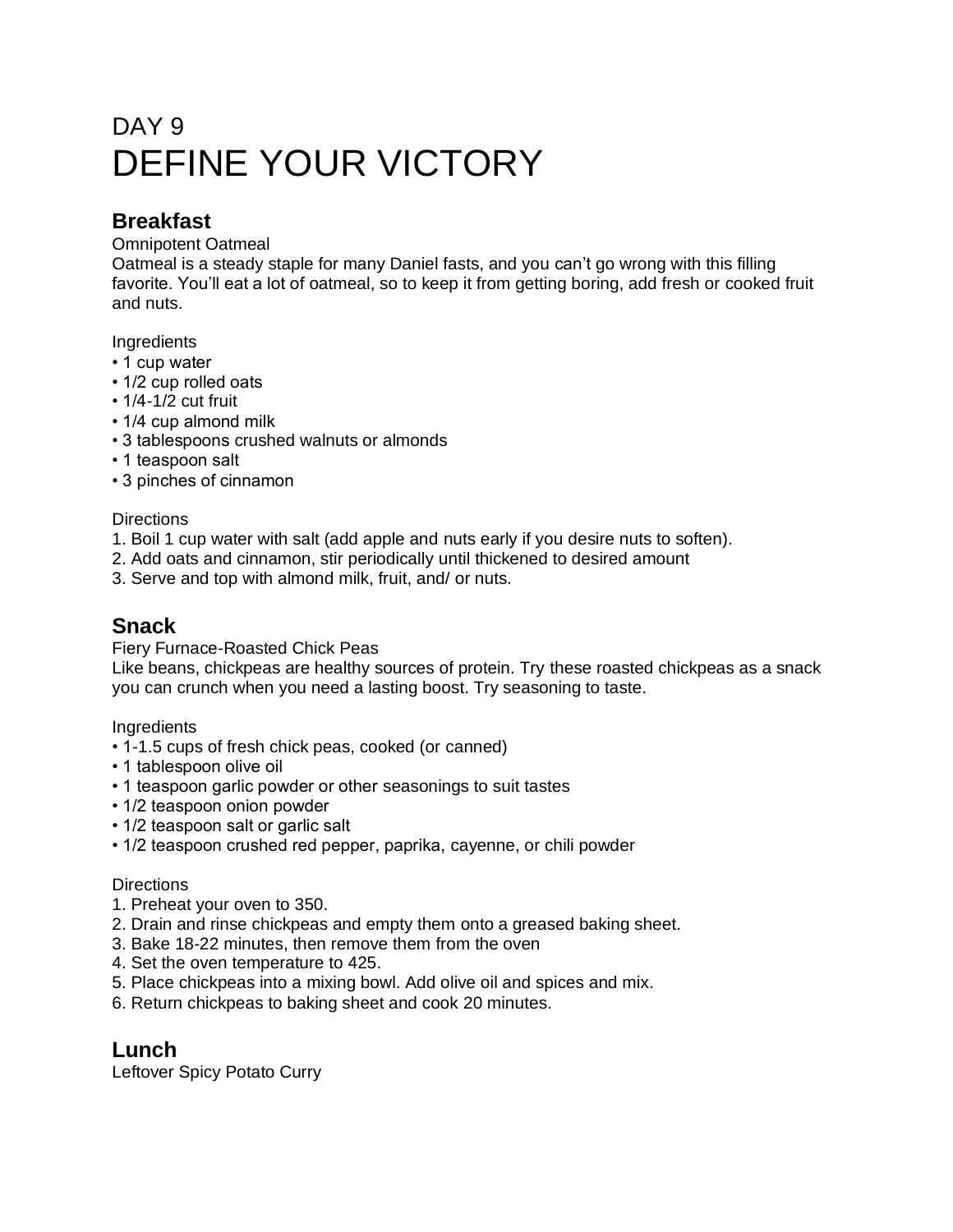# **Dinner**

Veggie Stir Fry

With or without rice, this veggie-riffic meal is a great way to put fresh seasonings on your standard veggies. For added body, pair this with 1 cup brown rice.

**Ingredients** 

- 1 tablespoon cornstarch
- 1 1/2 cloves garlic, crushed
- 2 teaspoons chopped fresh ginger root, divided
- 1/4 cup vegetable oil, divided
- 1 small head broccoli, cut into florets
- 1/2 cup snow peas
- 3/4 cup julienned carrots
- 1/2 cup halved green beans
- 2 tablespoons soy sauce
- 2 1/2 tablespoons water
- 1/4 cup chopped onion
- 1/2 tablespoon salt

### **Directions**

1. In a large bowl, blend cornstarch, garlic,

1 teaspoon ginger, and 2 tablespoons vegetable oil until cornstarch is dissolved. Mix in broccoli, snow peas, carrots, and green beans, tossing to lightly coat.

2. Heat remaining 2 tablespoons oil in a large skillet or wok over medium heat. Cook vegetables in oil for 2 minutes, stirring constantly to prevent burning. Stir in soy sauce and water. Mix in onion, salt, and remaining 1 teaspoon ginger. Cook until vegetables are tender but still crisp.

# DAY 10 LORD HELP!

### **Breakfast**

Pumpkin Spice Smoothie

- 1 cup non-dairy milk
- 1/2 cup canned pumpkin
- 1/2 banana
- 1 tablespoon raisins or 1/2 teaspoon maple syrup
- 1/2 teaspoon pure vanilla extract
- 1/4 teaspoon ground cinnamon
- 1/8 teaspoon ground ginger
- pinch ground nutmeg
- pinch ground cloves
- pinch all spice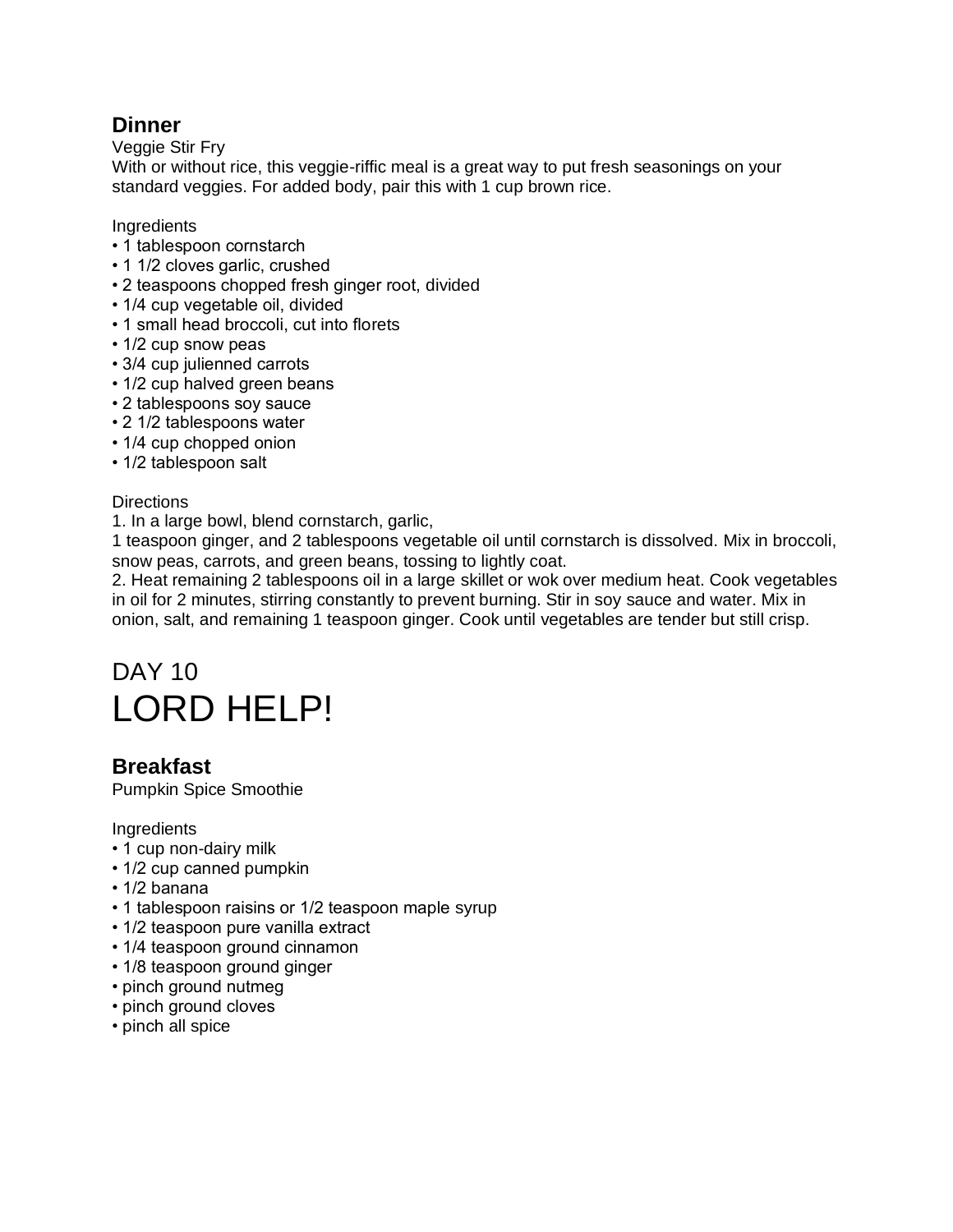# **Snack**

Nut Butter and Banana Rolls

Bananas aren't just for monkeys! A sweet treat, they're also full of nutrition. When combined with other

ingredients, you create new taste experiments. Nut butter adds protein to stave off a sugar crash, and different chopped fruits add variety.

Ingredients:

- 2 bananas, diced
- 4 whole wheat tortillas or other "wrapper"
- 1/2 cup raspberries, strawberries, or other berries, chopped
- 8 tablespoons nut butter of your choice
- 1/4 cup granola

**Directions** 

- 1. Spread nut butter on each tortilla.
- 2. Next, layer the bananas, berries, and granola on top of each tortilla.
- 3. Roll into burritos

# **Lunch**

Leftover Veggie Stir Fry

### **Dinner**

Lentils & Spinach Stew

This filling, stew-like meal will warm you up and keep you coming back for more. Pair it with rice or a baked potato per person for a more filling, complete meal, and serve with sliced fresh tomato for a fun hot/cold taste experience. Save a bowl for lunch tomorrow for an easy, filling meal.

**Ingredients** 

- 1 tablespoon vegetable oil
- 2 white onions, halved and sliced into  $\frac{1}{2}$  rings
- 3 cloves garlic, minced
- 1/2 cup lentils (substitute with beans if desired)
- 2 cups water
- 1 (10 ounce) package frozen spinach
- 1 teaspoon salt
- 1 teaspoon ground cumin
- Freshly ground black pepper to taste
- 2 cloves garlic, crushed
- 1 cup jasmine rice, or potatoes if desired

### **Directions**

1. Heat oil in a heavy pan over medium heat. Sauté onion for 10 minutes or so, until it begins to turn golden. Add minced garlic and sauté for another minute or so.

2. If cooking rice or potatoes, cook according to directions.

3. Add lentils and water to the saucepan. Bring mixture to a boil. Cover, lower heat, and simmer about 35 minutes, until lentils are soft (this may take less time, depending on your water and the lentils).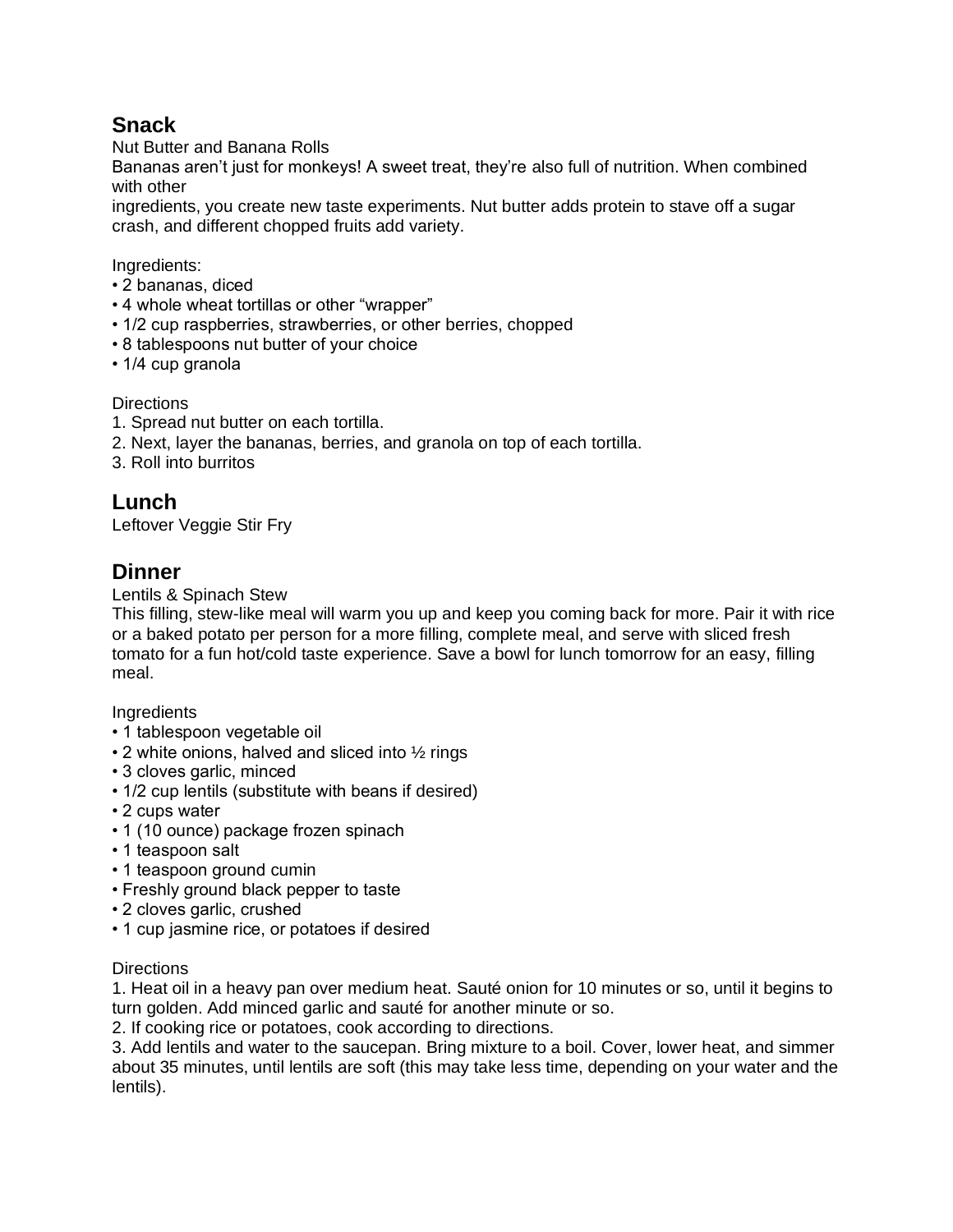4. Meanwhile, cook the spinach in microwave according to package directions (or add directly to the mix with about 10 minutes to go). Add spinach, salt and cumin to the saucepan. Cover and simmer until all is

heated, about ten minutes. Grind in plenty of pepper (if desired) and press in extra garlic to taste.

5. Serve in a bowl over rice, alone, or as a topping for baked potatoes.

**TIP**—Try topping with fresh-cut tomatoes and/or onions

# DAY 11 ASK & KEEP ON ASKING

# **Breakfast**

### Omnipotent Oatmeal

Oatmeal is a steady staple for many Daniel fasts, and you can't go wrong with this filling favorite. You'll eat a lot of oatmeal, so to keep it from getting boring, add fresh or cooked fruit and nuts.

**Ingredients** 

- 1 cup water
- 1/2 cup rolled oats
- 1/4-1/2 cut fruit
- 1/4 cup almond milk
- 3 tablespoons crushed walnuts or almonds
- 1 teaspoon salt
- 3 pinches of cinnamon

### **Directions**

- 1. Boil 1 cup water with salt (add apple and nuts early if you desire nuts to soften).
- 2. Add oats and cinnamon, stir periodically until thickened to desired amount
- 3. Serve and top with almond milk, fruit, and/ or nuts.

# **Snack**

Hangry Hananiah's Hummus

Hummus is a popular Daniel-fast snack or dinner component. Eaten by itself or as a dip on crunchy veggies, it adds protein and healthy fats your body needs. While you can make it with many different beans, try mixing and matching for variety. Chickpeas/ garbanzo beans, white beans, and others taste great. Try adding different spices such as cumin for a variety of flavors during your Daniel fast!

**Ingredients** 

- 1-1.5 cups of moist chickpeas soaked over night or 1 can beans, drained and rinsed
- 2 tablespoons paprika, cayenne, and/or chili powder
- 2 cloves garlic, peeled
- 2 tablespoons lemon juice
- 1 teaspoon salt

### **Directions**

1. Put the ingredients to your food processor or blender and blend until it has a smooth texture. Use small amounts of water to thin out the hummus if necessary.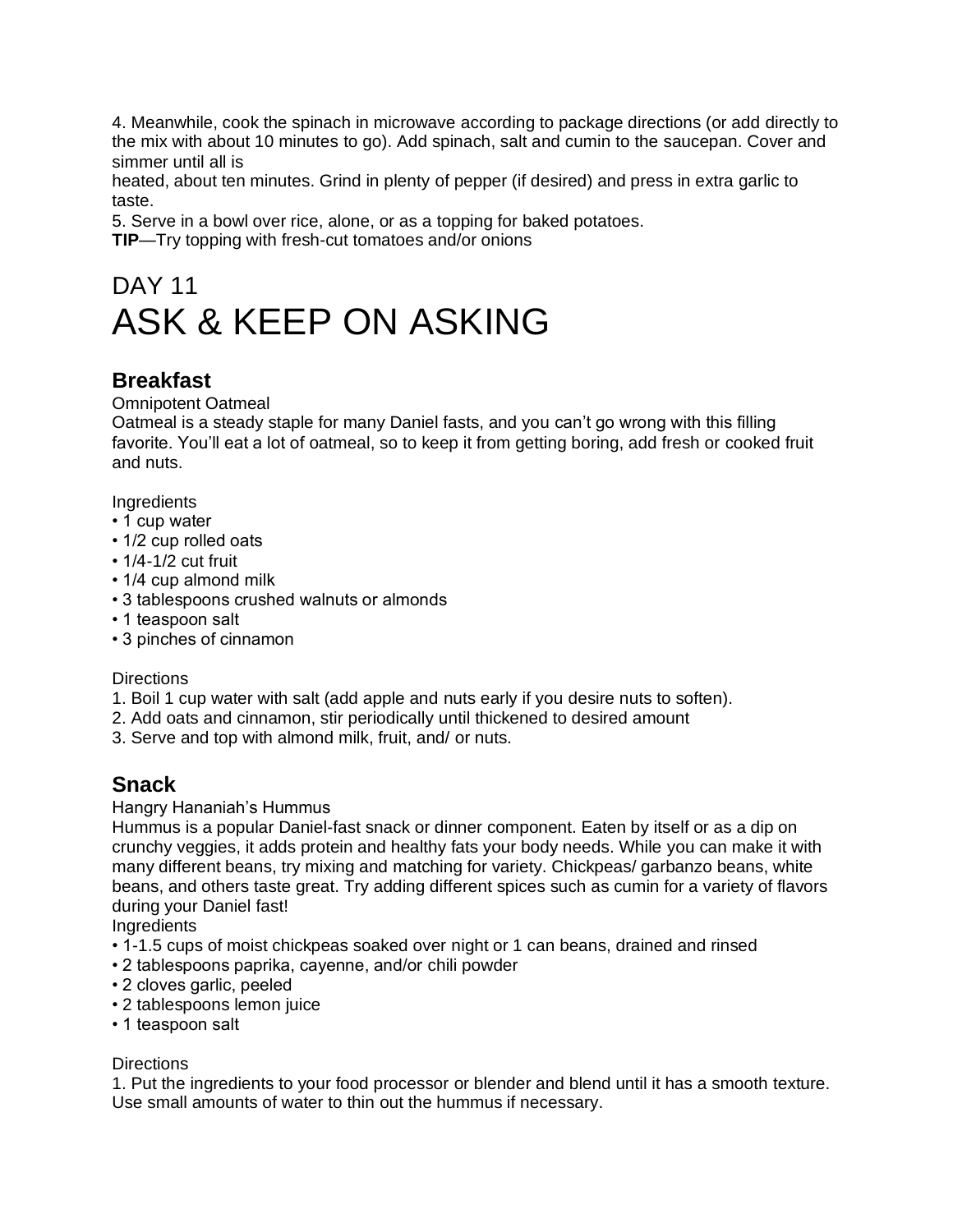# **Lunch**

Leftover Lentils & Spinach Stew

# **Dinner**

Black-Eyed Pea Soft Tacos

These zesty soft tacos are easy to make and make terrific leftovers for lunch. Try topping with salsa, onion, or home made guacamole for added texture and taste.

Ingredients

- 1 tablespoon olive oil
- 1/4 cup finely chopped onion
- 1 (15.5 ounce) can black-eyed peas, drained
- 1/2 cup vegetable stock
- 1 fresh jalapeno pepper, chopped
- 1/2 cup fresh cilantro, chopped
- 1 clove garlic, minced
- 1 tablespoon fresh lime juice
- Salt and pepper to taste
- 4 (12 inch) flour tortillas

### **Directions**

- 1. Heat the olive oil in a medium skillet over medium heat, and cook the onion until tender.
- 2. Mix in the black-eyed peas, vegetable stock, jalapeno, garlic, and lime juice.
- 3. Season with salt and pepper to taste, and continue cooking until heated through.
- 4. Wrap the mixture in the tortillas to serve and top with fresh cut onion, spicy salsa, or guacamole.

**TIP**—Bring leftover tacos for lunch tomorrow

# DAY 12 WIDOW POWER

# **Breakfast**

Carmel Apple Smoothie

- 1 cup non-dairy milk
- 1 apple, chopped and frozen
- 2 tablespoons almond butter
- 2 cups spinach
- 2 dates, pitted
- 1 teaspoon pure agave
- 1/8 teaspoon ground cinnamon
- pinch sea salt
- 2 ice cubes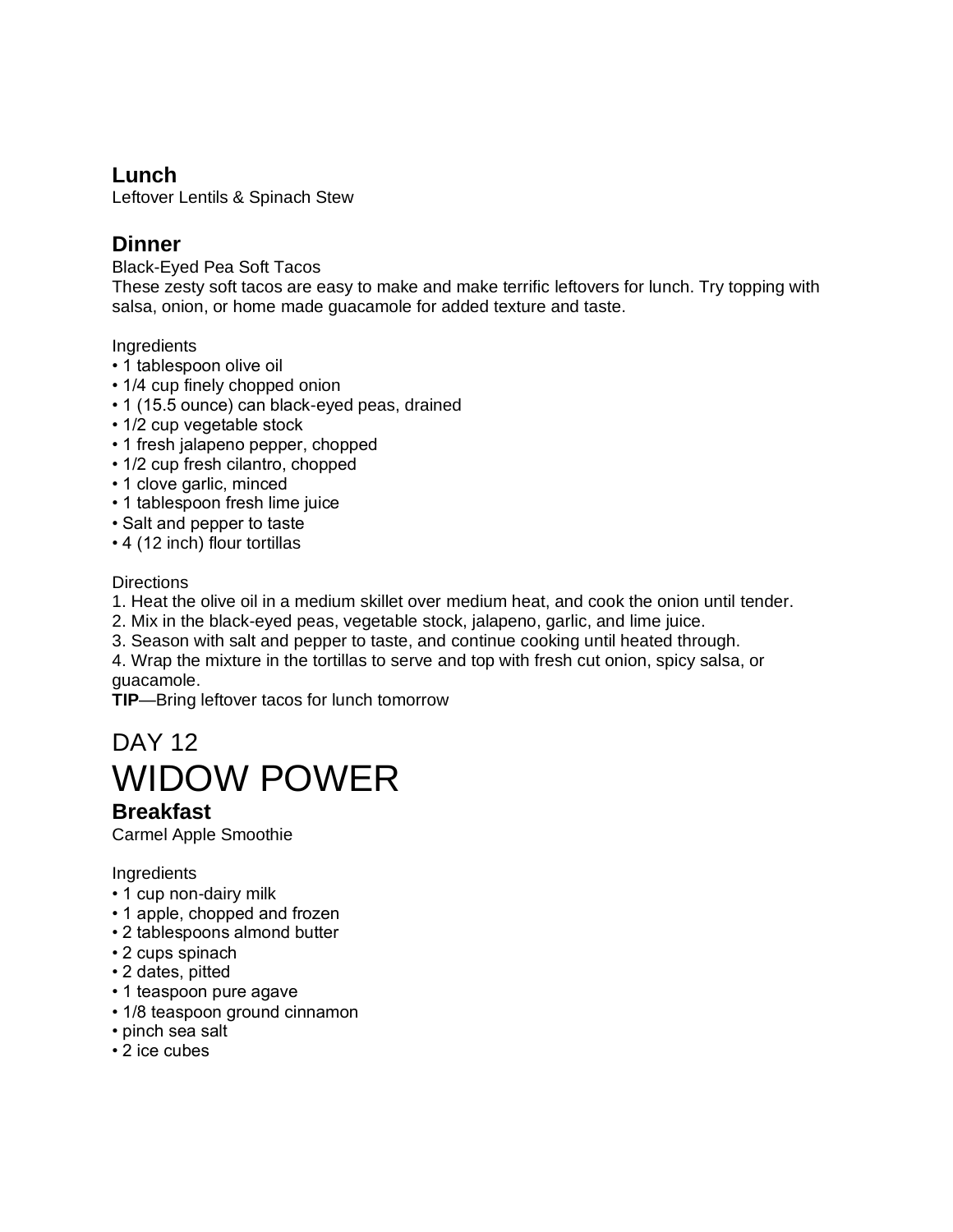# **Snack**

Nebuchadnezzar's Nut Butter and Veggie Sticks

Nut butters and vegetable sticks go well together and give a good mix of fresh, cool crisp and more filling nut butter. Try different veggies or combinations of veggies with your favorite nut butters.

**Ingredients** 

- Nut butter—Peanut, cashew, almond
- 2 celery stalks, washed
- 2 carrots, washed and peeled

### **Directions**

- 1. Wash and clean the celery and cut into small "sticks"
- 2. Wash and peel carrots and cut into small "sticks"
- 3. Dip in nut butter—and enjoy!
- **TIP**—Try hummus instead of nut butter for a change of flavors.

# **Lunch**

Leftover Black-Eyed Pea Soft Tacos

# **Dinner**

Dine Like Daniel tonight. Try Whole Foods Market or another natural grocer. Many have great vegan options, which are perfect when you're fasting like Daniel. Get something extra for lunch tomorrow!

# DAY 13 WHO KNOWS?

# **Breakfast**

Omnipotent Oatmeal—Apple

Oatmeal is a steady staple for many Daniel fasts, and you can't go wrong with this filling favorite. You'll eat a lot of oatmeal, so to keep it from getting boring, add fresh or cooked fruit and nuts.

- 1 cup water
- 1/2 cup rolled oats
- 1/4-1/2 cut fruit
- 1/4 cup almond milk
- 3 tablespoons crushed walnuts or almonds
- 1 teaspoon salt
- 3 pinches of cinnamon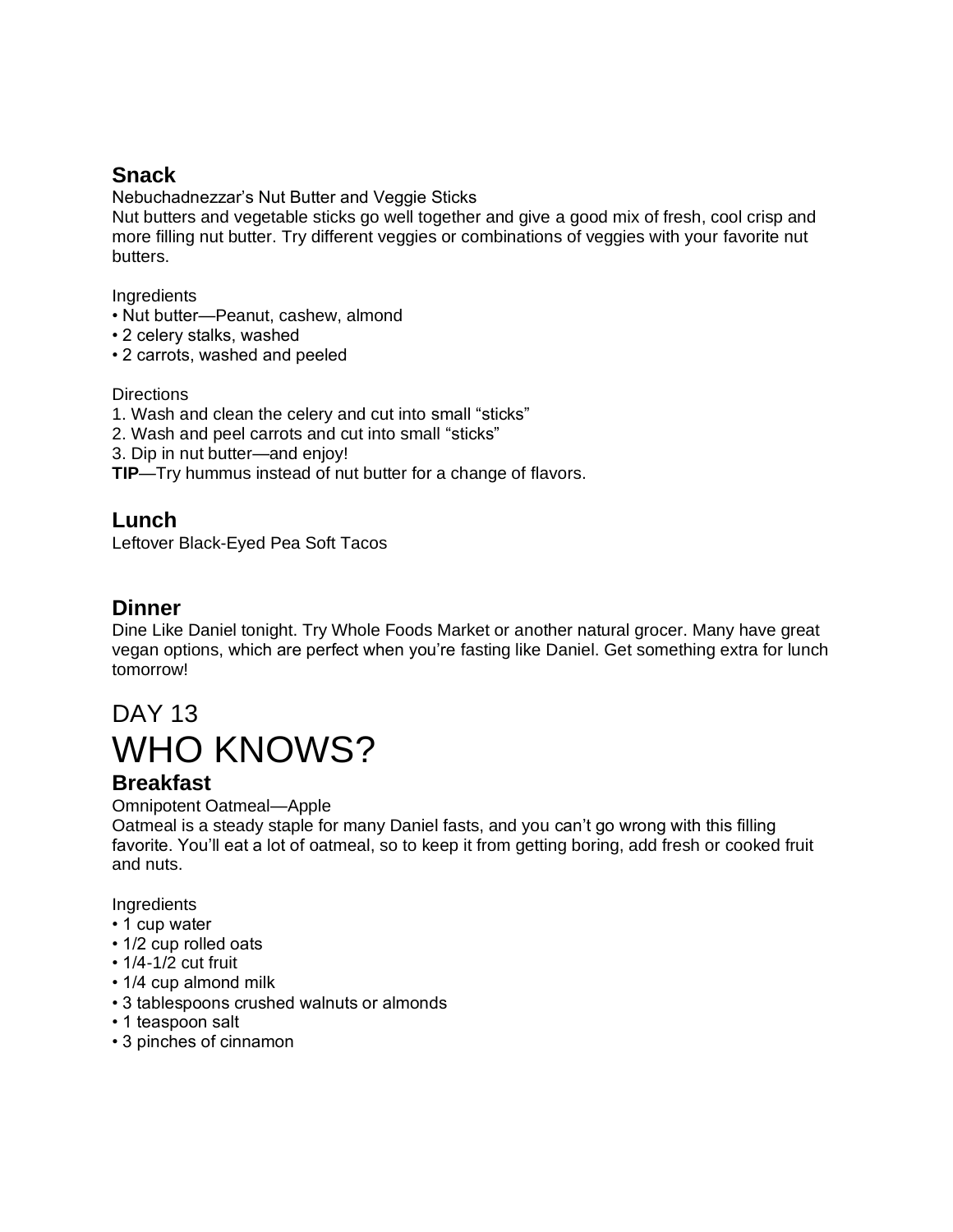- 1. Boil 1 cup water with salt (add apple and nuts early if you desire nuts to soften).
- 2. Add oats and cinnamon, stir periodically until thickened to desired amount
- 3. Serve and top with almond milk, fruit, and/or nuts.

## **Snack**

Peanut Butter Oatmeal Raisin Cookies

Ingredients

- 1/2 cup Whole Wheat Flour
- 1/8 cup Peanut Butter Natural Chunky
- 1/2 cup Oat Meal (Quaker Oats Old Fashioned dry)
- 1/2 tsp Cinnamon, ground,
- 1/8 tsp Ginger, ground,
- 4 oz Applesauce, Natural (unsweetened),
- 1/4 cup raisins (not packed)
- 1/2 ripe banana
- 1/4 cup Water

**Directions** 

- 1. Food process the 1/4 c. raisins, water and banana.
- 2. Mix all ingredients together in bowl.

3. Roll into loose balls, smash down with fingers, forming cookie, place on cookie sheet. Bake 10-12 min.

### **Lunch**

Grab leftovers from Whole Foods Market or wherever you visited for dinner last night.

### **Dinner**

Meshach's Veggie & Rice Stir-fry

A veggie-rich stir-fry is a great meal idea for the whole family. Brown rice is the best for you, but jasmine rice may be more appetizing. Leftovers of this will make a great lunch tomorrow, so be sure to gauge amounts to fit your family's size.

- 1 cup chopped tofu (if desired)
- 3 cups cooked jasmine or brown rice
- 4 cups broccoli, chopped
- 2 cups fresh snow peas, chopped
- 2 cups green peas
- 1-2 large carrots, peeled and chopped
- 1/2 (or more) large onion
- 3 cloves garlic, minced
- 2 tablespoons soy sauce
- 1 tablespoon sesame oil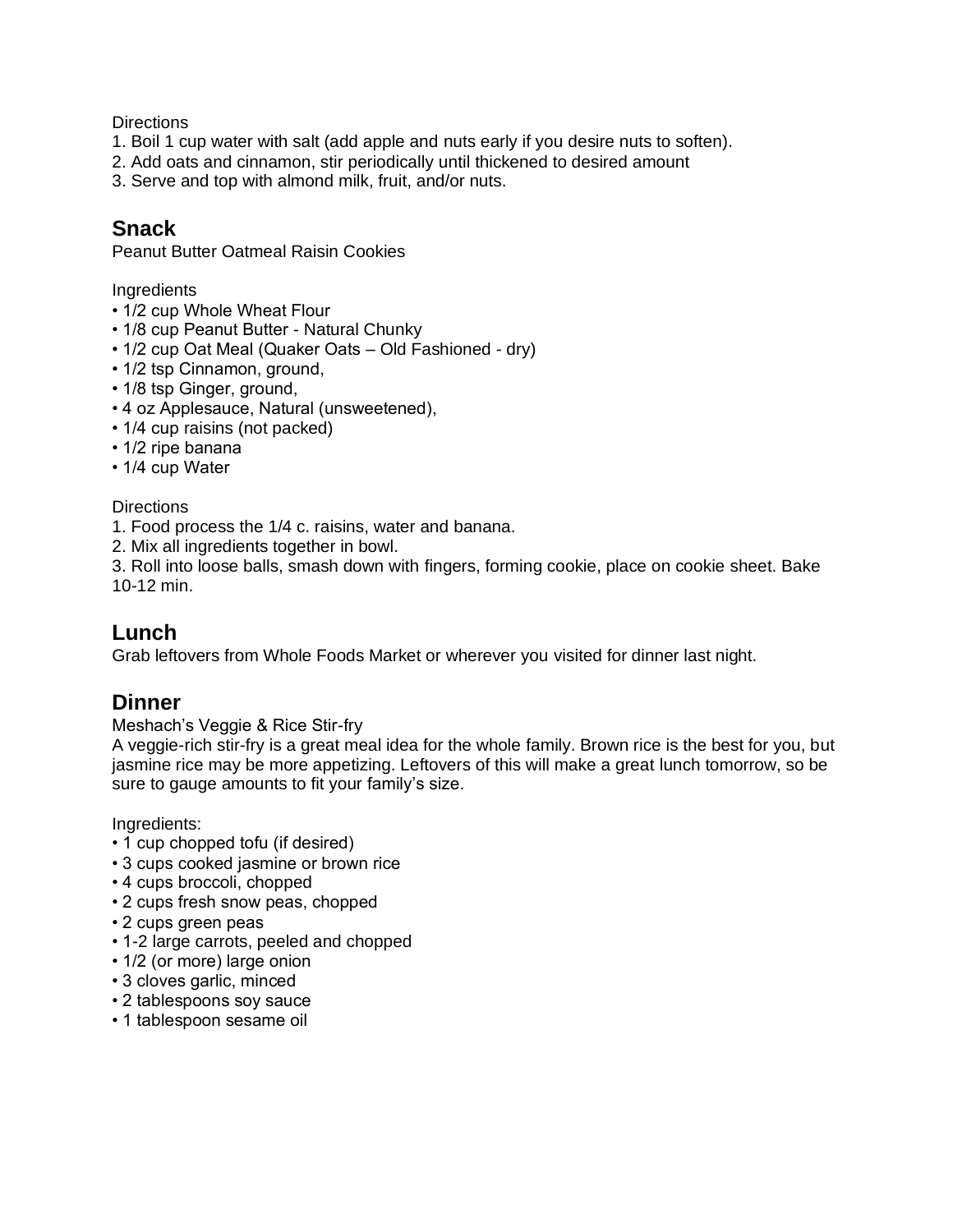1. Heat your oil in a large pan, adding the veggies and cooking for 8-10 minutes or until crisp or tender.

2. Add the rice and soy sauce.

3. Cook for 3-5 minutes, then serve.

**TIP**—Add tofu for extra body

# DAY 14 PLAY OFFENSE

### **Breakfast**

Key Lime Pie Smoothie

**Ingredients** 

- 2 tablespoon key lime juice (about 4 limes)
- 1 teaspoon key lime zest (about 2 limes)
- 1 cup unsweetened almond milk
- 1 ripe frozen banana
- 1/2 teaspoon agave nectar
- 1 tablespoons almond butter
- 2 cups organic baby spinach
- 4 ice cubes

### **Snack**

Fiery Furnace-Roasted Chick Peas

Like beans, chickpeas are healthy sources of protein. Try these roasted chickpeas as a snack you can crunch when you need a lasting boost. Try seasoning to taste.

Ingredients

- 1-1.5 cups of fresh chick peas, cooked (or canned)
- 1 tablespoon olive oil
- 1 teaspoon garlic powder or other seasonings to suit tastes
- 1/2 teaspoon onion powder
- 1/2 teaspoon salt or garlic salt
- 1/2 teaspoon crushed red pepper, paprika, cayenne, or chili powder

### **Directions**

- 1. Preheat your oven to 350.
- 2. Drain and rinse chickpeas and empty them onto a greased baking sheet.
- 3. Bake 18-22 minutes, then remove them from the oven
- 4. Set the oven temperature to 425.
- 5. Place chickpeas into a mixing bowl. Add olive oil and spices and mix.
- 6. Return chickpeas to baking sheet and cook 20 minutes.

### **Lunch**

**Leftovers** 

Slap Ya' Mama Spicy Black Bean Burgers or a meal of your choice.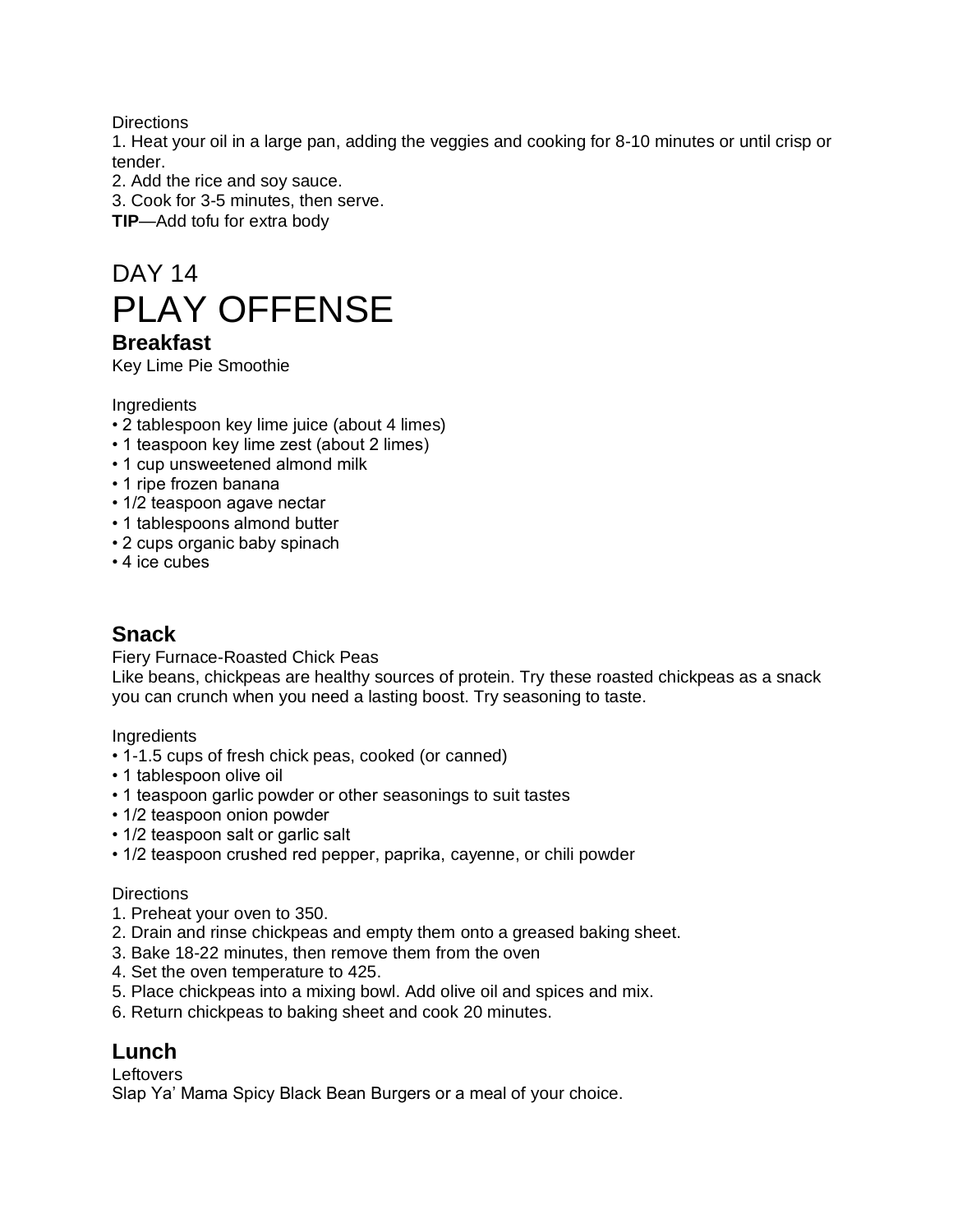# **Dinner**

Daniel Spaghetti Daniel may never have eaten spaghetti, but if he had, this is how he'd make it!

### **Ingredients**

- Whole grain pasta
- Organic sauce of your liking that doesn't have any sugar added
- Fresh vegetables
- Crushed red pepper (makes everything better)

### **Directions**

- 1. Boil water and add pasta
- 2. Heat sauce and add fresh vegetables if desired
- 3. Season to liking

# DAY 15 THE LIONS' DEN

# **Breakfast**

### Omnipotent Oatmeal

Oatmeal is a steady staple for many Daniel fasts, and you can't go wrong with this filling favorite. You'll eat a lot of oatmeal, so to keep it from getting boring, add fresh or cooked fruit and nuts.

### Ingredients

- 1 cup water
- 1/2 cup rolled oats
- 1/4-1/2 cut fruit
- 1/4 cup almond milk
- 3 tablespoons crushed walnuts or almonds
- 1 teaspoon salt
- 3 pinches of cinnamon

### **Directions**

- 1. Boil 1 cup water with salt (add apple and nuts early if you desire nuts to soften).
- 2. Add oats and cinnamon, stir periodically until thickened to desired amount
- 3. Serve and top with almond milk, fruit, and/or nuts.

# **Snack**

Nut Butter and Banana Rolls

Bananas aren't just for monkeys! A sweet treat, they're also full of nutrition. When combined with other

ingredients, you create new taste experiments. Nut butter adds protein to stave off a sugar crash, and different chopped fruits add variety.

- 2 bananas, diced
- 4 whole wheat tortillas or other "wrapper"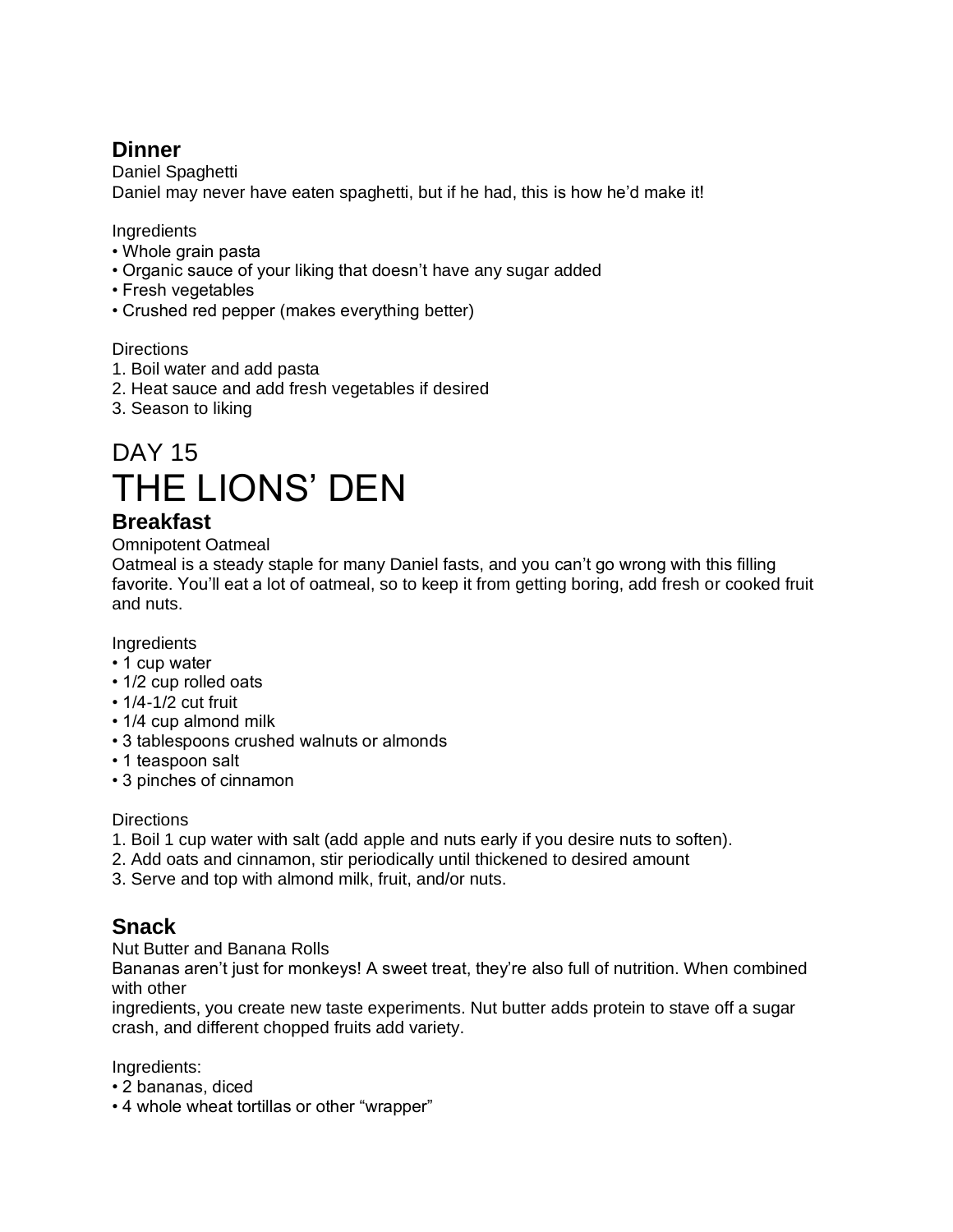- 1/2 cup raspberries, strawberries, or other berries, chopped
- 8 tablespoons nut butter of your choice
- 1/4 cup granola

- 1. Spread nut butter on each tortilla.
- 2. Next, layer the bananas, berries, and granola on top of each tortilla.
- 3. Roll into burritos

# **Lunch**

Leftover Daniel Spaghetti

# **Dinner**

Veggie Stew

**Ingredients** 

- 2 tablespoons olive oil
- 2 cups chopped onions
- 1 cup diced celery
- 2 teaspoons Italian seasoning
- Coarse salt and ground pepper
- 3 cans (14 1/2 ounces each) reduced sodium vegetable broth
- 1 can (28 ounces) diced tomatoes, with juice
- 1 tablespoon tomato paste

• 8 cups mixed fresh or frozen vegetables, such as carrots, corn, green beans, lima beans, peas, potatoes, and zucchini (cut larger vegetables into smaller pieces)

• 2 potatoes, diced

### **Directions**

1. Heat oil in a large stockpot over medium heat. Add onions or leeks, celery, and Italian seasoning; season with salt and pepper. Cook, stirring frequently, until onions are translucent, 5 to 8 minutes.

2. Add broth, tomatoes and their juice, tomato paste, and 3 cups water to pot; bring mixture to a boil. Reduce heat to a simmer, and cook, uncovered, 20 minutes.

3. Add vegetables to pot, and return to a simmer. Cook, uncovered, until vegetables are tender, 20 to 25 minutes. Season with salt and pepper, as desired. Let cool before storing.

# DAY 16 I DO BELIEVE

# **Breakfast**

Paul's Tropical Island Fruit Smoothie

Smoothies are a terrific, quick way to get a burst of fruit and even veggies while on the go! Try this island favorite.

- 2/3 cup Coconut Milk
- 1 Banana
- 1/2 cup Frozen Blueberries
- 1/2 cup Frozen Peaches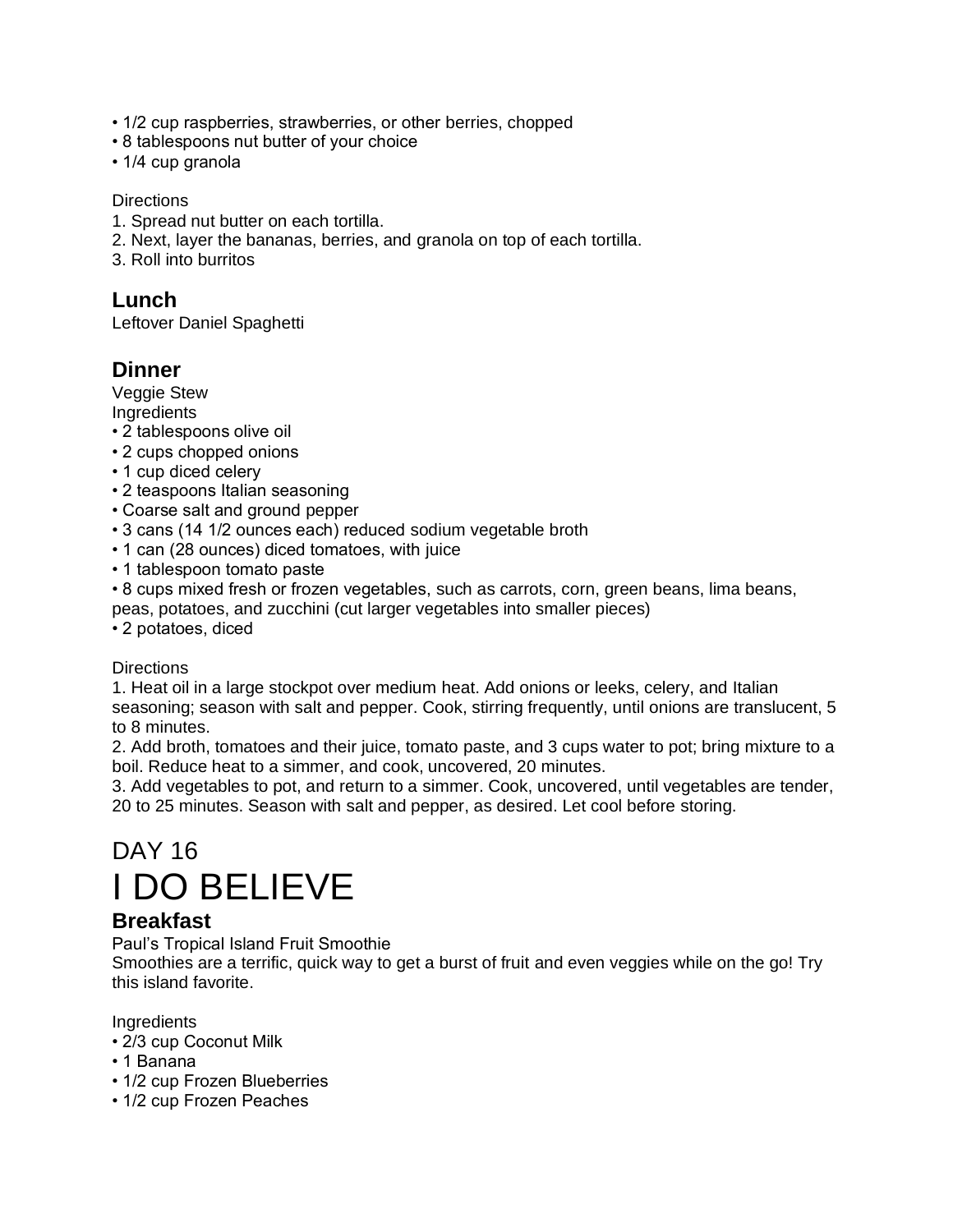• 1/2 cup Frozen Strawberries

**Directions** 

1. Peel and cut the banana into small, bite sized pieces.

2. Next, place all of the fruit into your blender and pour the coconut milk over the fruit.

3. Blend until smooth. If too thick, then add extra coconut milk or water.

**TIP**—Add plant-based vanilla protein powder to make this fun smoothie stay with you longer.

# **Snack**

Hangry Hananiah's Hummus

Hummus is a popular Daniel-fast snack or dinner component. Eaten by itself or as a dip on crunchy veggies, it adds protein and healthy fats your body needs. While you can make it with many different beans, try mixing and matching for variety. Chickpeas/ garbanzo beans, white beans, and others taste great. Try adding different spices such as cumin for a variety of flavors during your Daniel fast!

**Ingredients** 

- 1-1.5 cups of moist chickpeas soaked over night or 1 can beans, drained and rinsed
- 2 tablespoons paprika, cayenne, and/or chili powder
- 2 cloves garlic, peeled
- 2 tablespoons lemon juice
- 1 teaspoon salt

### **Directions**

1. Put the ingredients to your food processor or blender and blend until it has a smooth texture. Use small amounts of water to thin out the hummus if necessary.

### **Lunch**

Leftover Belteshazzar's Bean and Rice Burritos

### **Dinner**

Vegetarian Chili

- 1 tablespoon olive oil
- 1/2 medium onion, chopped
- 2 bay leaves
- 1 teaspoon ground cumin
- 2 tablespoons dried oregano
- 1 tablespoon salt
- 2 stalks celery, chopped
- 2 green bell peppers, chopped
- 2 jalapeno peppers, chopped
- 3 cloves garlic, chopped
- 2 (4 ounce) cans chopped green chile peppers, drained
- 2 (12 ounce) packages vegetarian burger crumbles
- 3 (28 ounce) cans whole peeled tomatoes, crushed
- 1/4 cup chili powder
- 1 tablespoon ground black pepper
- 1 (15 ounce) can kidney beans, drained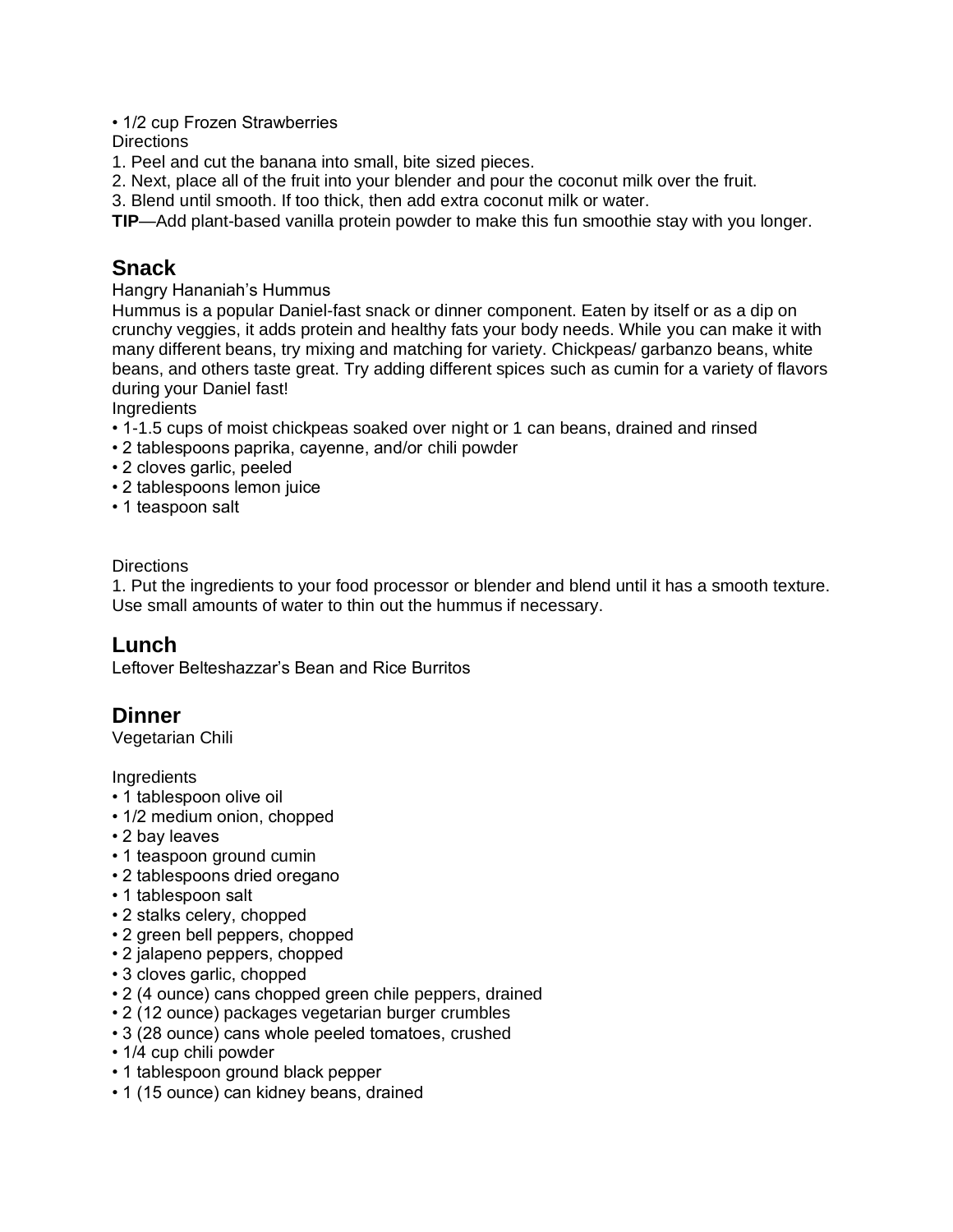- 1 (15 ounce) can garbanzo beans, drained
- 1 (15 ounce) can black beans
- 1 (15 ounce) can whole kernel corn

1. Heat the olive oil in a large pot over medium heat. Stir in the onion, and season with bay leaves, cumin, oregano, and salt. Cook and stir until onion is tender, then mix in the celery, green bell peppers, jalapeno peppers, garlic, and green chile peppers.

2. When vegetables are heated through, mix in the vegetarian burger crumbles. Reduce heat to low, cover pot, and simmer 5 minutes.

3. Mix the tomatoes into the pot. Season chili with chili powder and pepper. Stir in the kidney beans, garbanzo beans, and black beans. Bring to a boil, reduce heat to low, and simmer 45 minutes. Stir in the corn, and continue cooking 5 minutes before serving.

# DAY 17 STAY EXPECTANT

### **Breakfast**

Omnipotent Oatmeal

Oatmeal is a steady staple for many Daniel fasts, and you can't go wrong with this filling favorite. You'll eat a lot of oatmeal, so to keep it from getting boring, add fresh or cooked fruit and nuts.

**Ingredients** 

- 1 cup water
- 1/2 cup rolled oats
- 1/4-1/2 cut fruit
- 1/4 cup almond milk
- 3 tablespoons crushed walnuts or almonds
- 1 teaspoon salt
- 3 pinches of cinnamon

#### **Directions**

- 1. Boil 1 cup water with salt (add apple and nuts early if you desire nuts to soften).
- 2. Add oats and cinnamon, stir periodically until thickened to desired amount
- 3. Serve and top with almond milk, fruit, and/ or nuts.

### **Snack**

Nebuchadnezzar's Nut Butter and Veggie Sticks

Nut butters and vegetable sticks go well together and give a good mix of fresh, cool crisp and more filling nut butter. Try different veggies or combinations of veggies with your favorite nut butters.

- Nut butter—Peanut, cashew, almond
- 2 celery stalks, washed
- 2 carrots, washed and peeled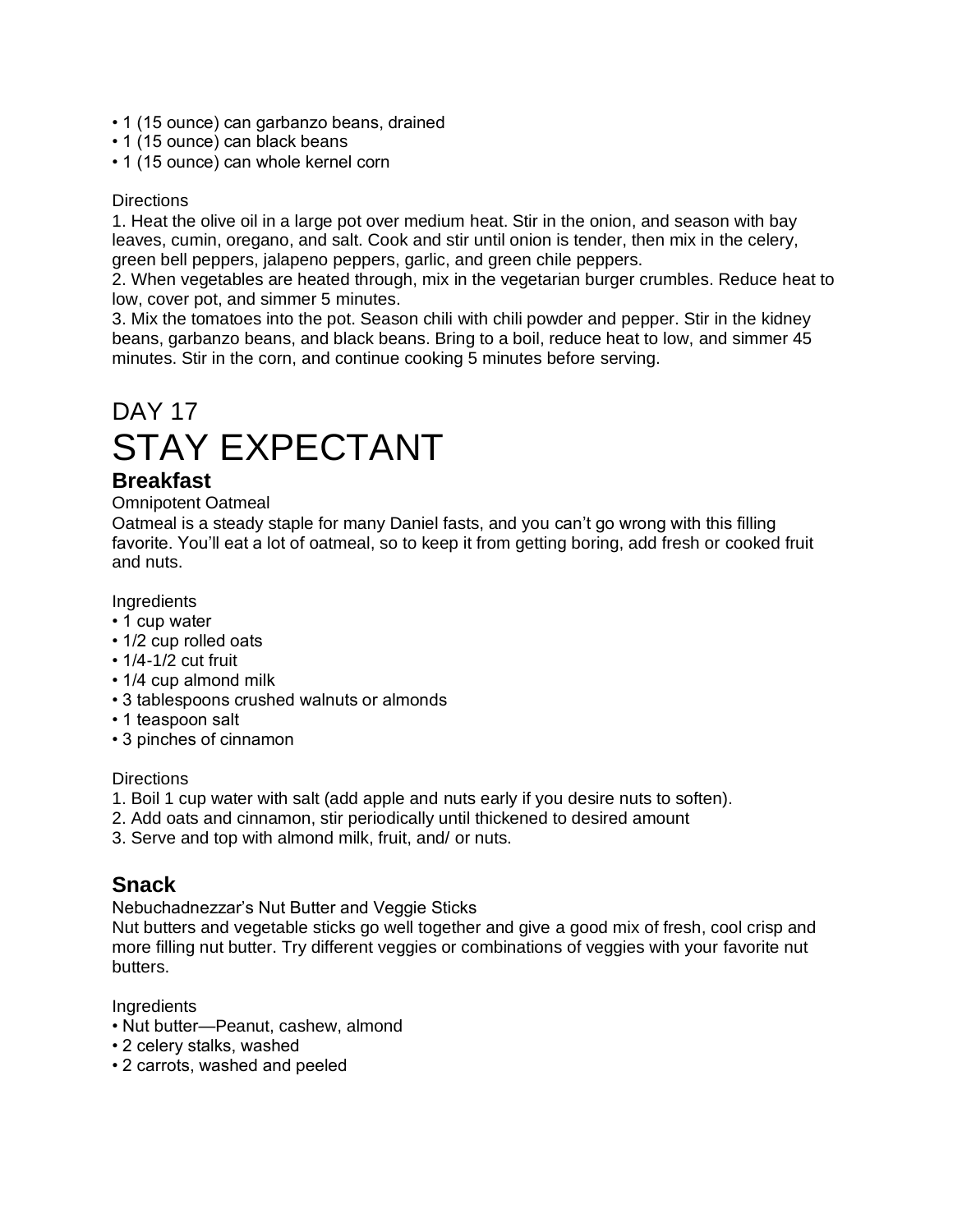- 1. Wash and clean the celery and cut into small "sticks"
- 2. Wash and peel carrots and cut into small "sticks"
- 3. Dip in nut butter—and enjoy!

TIP—Try hummus instead of nut butter for a change of flavors.

### **Lunch**

Leftover Vegetarian Chili

### **Dinner**

Vegan Shepherd's Pie

**Ingredients** 

Mashed potato layer:

- 5 russet potatoes, peeled and cut into 1-inch cubes
- 1/2 cup vegan mayonnaise
- 1/2 cup soy milk
- 1/4 cup olive oil
- 3 tablespoons vegan cream cheese substitute (such as Tofutti (R))
- 2 teaspoons salt Bottom layer:
- 1 tablespoon vegetable oil
- 1 large yellow onion, chopped
- 2 carrots, chopped
- 3 stalks celery, chopped
- 1/2 cup frozen peas
- 1 tomato, chopped
- 1 teaspoon Italian seasoning
- 1 clove garlic, minced, or more to taste
- 1 pinch ground black pepper to taste
- 1 (14 ounce) package vegetarian ground beef substitute
- 1/2 cup shredded Cheddar-style soy cheese

#### **Directions**

1. Place the potatoes in a pot, cover with cold water, and bring to a boil over medium-high heat. Turn the heat to medium-low, and boil the potatoes until tender, about 25 minutes; drain.

2. Stir the vegan mayonnaise, soy milk, olive oil, vegan cream cheese, and salt into the potatoes, and mash with a potato masher until smooth and fluffy. Set the potatoes aside. 3. Preheat oven to 400 degrees F (200 degrees C), and spray a 2-quart baking dish with cooking spray.

4. Heat the vegetable oil in a large skillet over medium heat, and cook and stir the onion, carrots, celery, frozen peas, and tomato until softened, about 10 minutes. Stir in the Italian seasoning, garlic, and pepper.

5. Reduce the heat to medium-low, and crumble the vegetarian ground beef substitute into the skillet with the vegetables. Cook and stir, breaking up the meat substitute, until the mixture is hot, about 5 minutes.

6. Spread the vegetarian meat substitute mixture into the bottom of the baking dish, and top with the mashed potatoes, smoothing them into an even layer. Sprinkle the potatoes with the shredded soy cheese.

7. Bake in the preheated oven until the cheese is melted and slightly browned and the casserole is hot, about 20 minutes.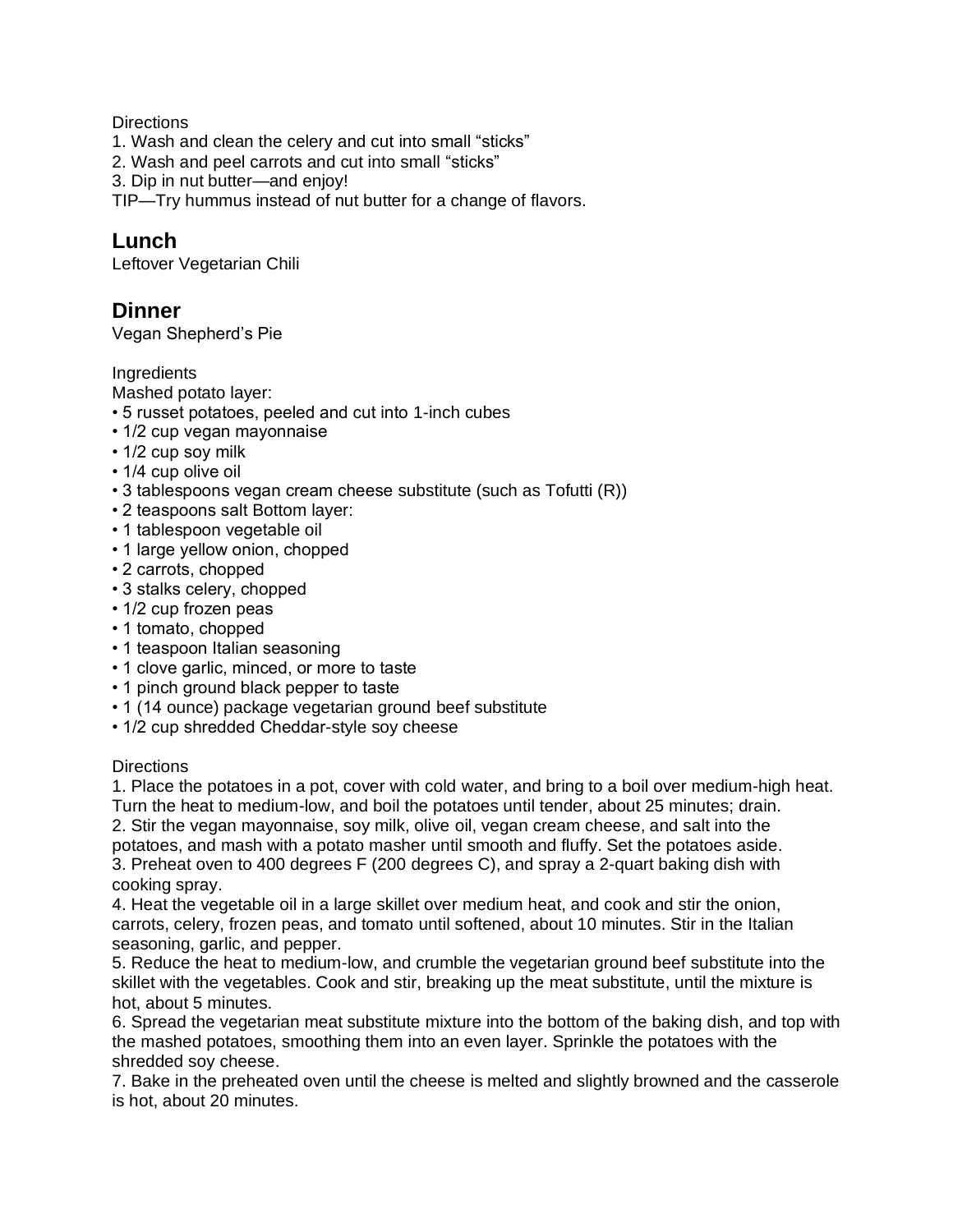# DAY 18 GRACE FROM START TO FINISH

# **Breakfast**

Carmel Apple Smoothie

### Ingredients

- 1 cup non-dairy milk
- 1 apple, chopped and frozen
- 2 tablespoons almond butter
- 2 cups spinach
- 2 dates, pitted
- 1 teaspoon pure agave
- 1/8 teaspoon ground cinnamon
- pinch sea salt
- 2 ice cubes

# **Snack**

Mango Pineapple Citrus Muffins

### Ingredients

- 1 cup old-fashioned rolled oats
- 1 cup oat flour (see Recipe Notes)
- 1 cup unsweetened applesauce
- 1/2 cup diced pineapples
- 1/2 cup diced mangos
- 1/4 cup chopped pecans or walnuts
- 1/4 cup Agave Necor
- 1/4 cup flaxseed meal
- 2 teaspoons unsweetened coconut flakes
- 2 teaspoons grated orange zest
- 1/2 teaspoon ground ginger

### **Directions**

1. Preheat oven to 350 degrees. Lightly rub 8 cups of a 12-cup muffin tin with olive oil, and set aside.

2. Combine all ingredients in a large bowl, and stir well to combine. Scoop out mixture into muffin tin cups, allowing about 1/3 cup for each muffin. Bake 20 minutes, or until muffin tops are lightly browned. Serve warm.

3. Yield: 8 servings (serving size: 1 muffin)

### Recipe Notes

• Make your own oat flour by placing old fashioned rolled oats in a food processor or blender and process until fine (1/2 cup old-fashioned oats will yield about 1/2 cup ground oats).

• Spread almond butter or Date Honey on top.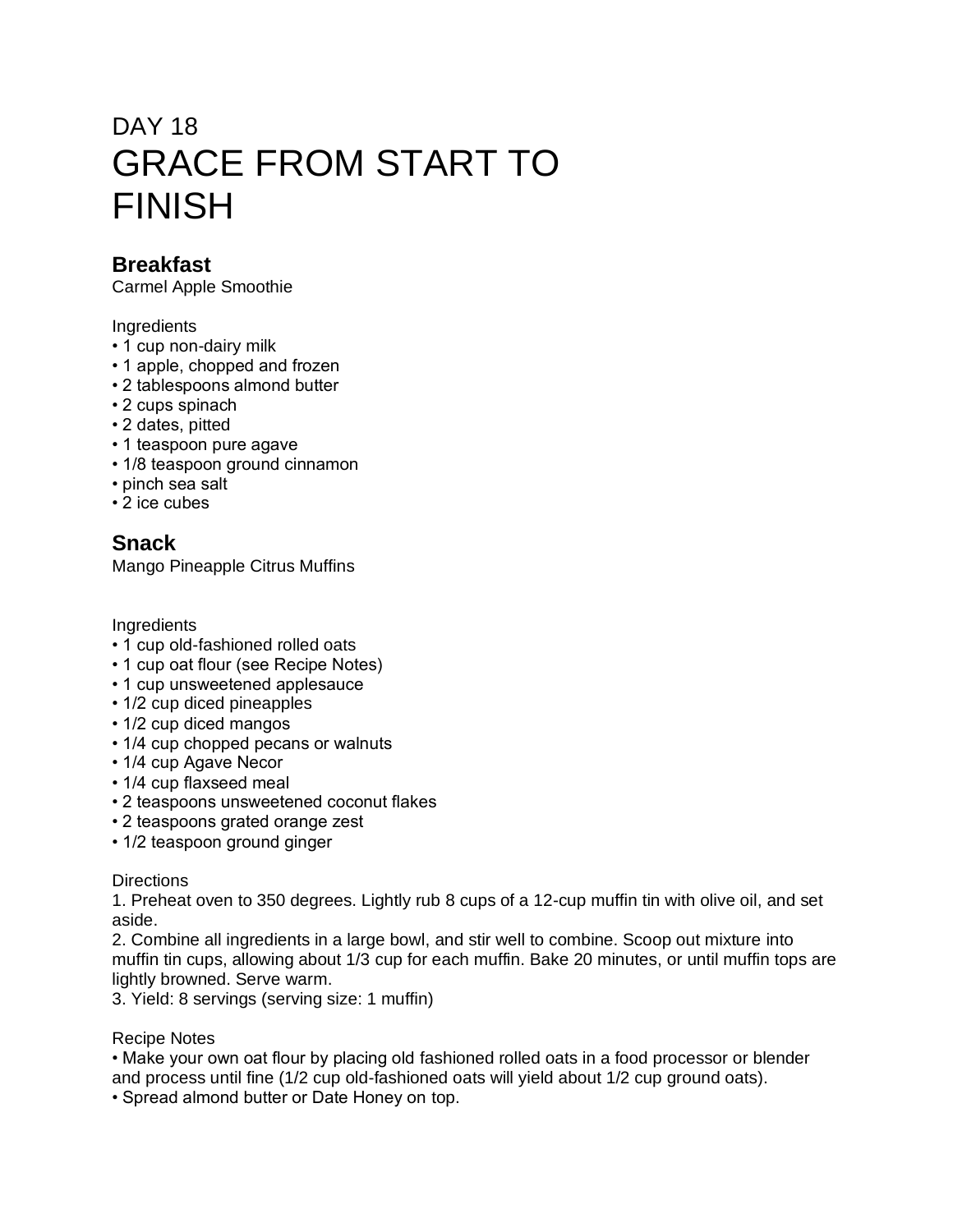• Flaxseed meal is a powder made from ground flaxseeds. It can be found in health food stores and some grocery stores. Instead of buying flaxseed meal, you can also grind whole flaxseeds at home by

using a coffee or seed grinder.

• The zest is the outermost, colorful skin of citrus fruits. Zest is often used to enhance flavor in recipes. The pith, or white membrane underneath the outside peel, has a bitter, unpleasant taste and should be

avoided while zesting.

### **Lunch**

Leftover Shepherd's Pie

# **Dinner**

Daniel's Favorite Lasagna

**Ingredients** 

- 2 tablespoons olive oil
- 1 1/2 cups chopped onion
- 3 tablespoons minced garlic
- 4 (14.5 ounce) cans stewed tomatoes
- 1/3 cup tomato paste
- 1/2 cup chopped fresh basil
- 1/2 cup chopped parsley
- 1 teaspoon salt
- 1 teaspoon ground black pepper
- 1 (16 ounce) package lasagna noodles
- 2 pounds firm tofu
- 2 tablespoons minced garlic
- 1/4 cup chopped fresh basil
- 1/4 cup chopped parsley
- 1/2 teaspoon salt
- ground black pepper to taste
- 3 (10 ounce) packages frozen chopped spinach, thawed and drained

### **Directions**

1. Make the sauce: In a large, heavy saucepan, over medium heat, heat the olive oil. Place the onions in the saucepan and sauté them until they are soft, about 5 minutes. Add the garlic; cook 5 minutes

more.

2. Place the tomatoes, tomato paste, basil and parsley in the saucepan. Stir well, turn the heat to low and let the sauce simmer covered for 1 hour. Add the salt and pepper.

3. While the sauce is cooking bring a large kettle of salted water to a boil. Boil the lasagna noodles for 9 minutes, then drain and rinse well.

4. Preheat the oven to 400 degrees F (200 degrees C).

5. Place the tofu blocks in a large bowl. Add the garlic, basil and parsley. Add the salt and pepper, and mash all the ingredients together by squeezing pieces of tofu through your fingers. Mix well.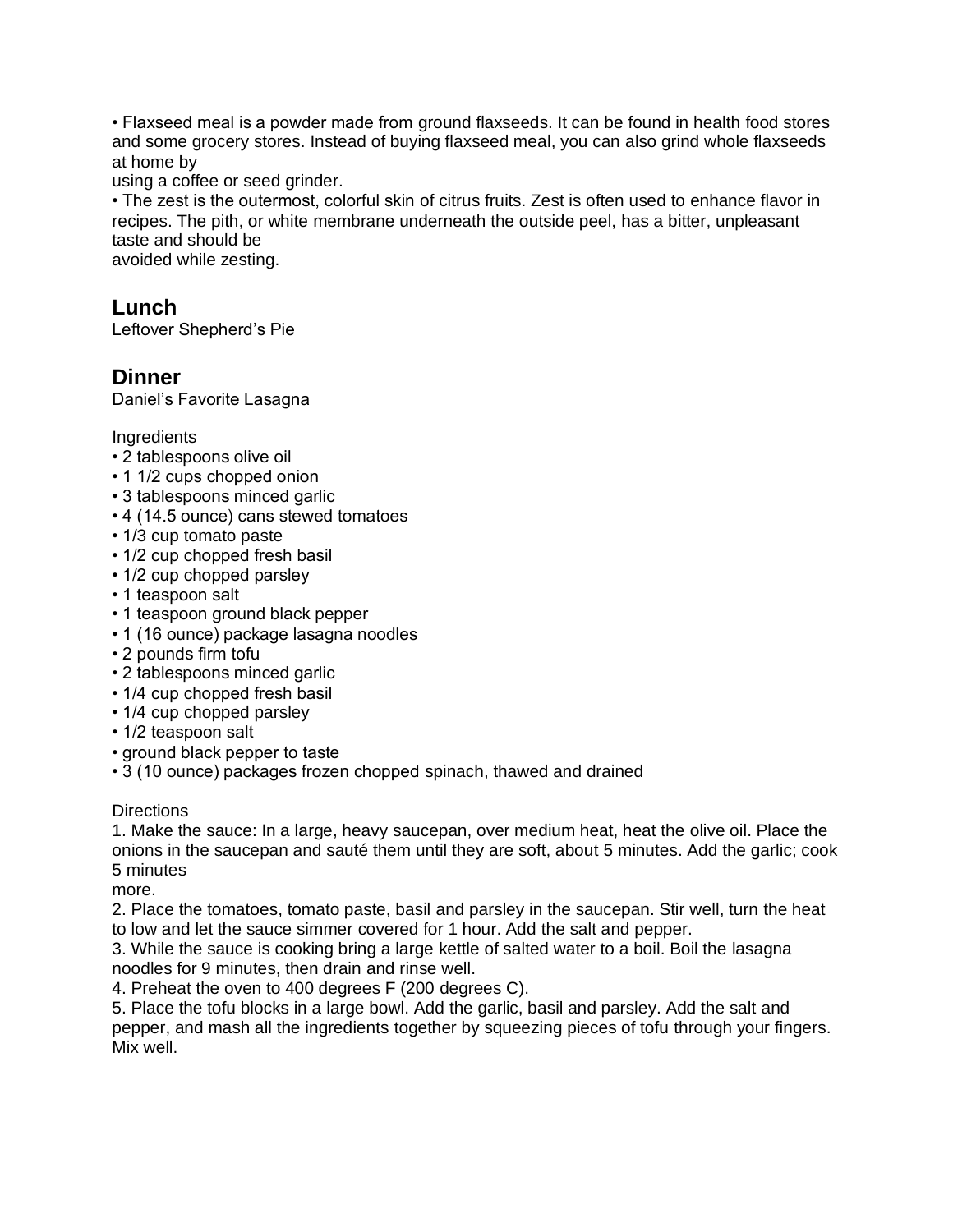Assemble the lasagna

1. Spread 1 cup of the tomato sauce in the bottom of a 9x13 inch casserole pan. Arrange a single layer of lasagna noodles, sprinkle one-third of the tofu mixture over the noodles. Distribute the spinach evenly

over the tofu. Next ladle 1 1/2 cups tomato sauce over the tofu, and top it with another layer of the noodles. Then sprinkle another 1/3 of the tofu mixture over the noodles, top the tofu with 1 1/2 cups tomato sauce, and place a final layer of noodles over the tomato sauce. Finally, top the noodles with

the final 1/3 of the tofu, and spread the remaining tomato sauce over everything. 2. Cover the pan with foil and bake the lasagna for 30 minutes. Serve hot and enjoy.

# DAY 19 HOW'S YOUR HEART

### **Breakfast**

Omnipotent Oatmeal

Oatmeal is a steady staple for many Daniel fasts, and you can't go wrong with this filling favorite. You'll eat a lot of oatmeal, so to keep it from getting boring, add fresh or cooked fruit and nuts.

**Ingredients** 

- 1 cup water
- 1/2 cup rolled oats
- 1/4-1/2 cut fruit
- 1/4 cup almond milk
- 3 tablespoons crushed walnuts or almonds
- 1 teaspoon salt
- 3 pinches of cinnamon

### **Directions**

- 1. Boil 1 cup water with salt (add apple and nuts early if you desire nuts to soften).
- 2. Add oats and cinnamon, stir periodically until thickened to desired amount
- 3. Serve and top with almond milk, fruit, and/or nuts.

### **Snack**

Nebuchadnezzar's Nut Butter and Veggie Sticks

Nut butters and vegetable sticks go well together and give a good mix of fresh, cool crisp and more filling nut butter. Try different veggies or combinations of veggies with your favorite nut butters.

- Nut butter—Peanut, cashew, almond
- 2 celery stalks, washed
- 2 carrots, washed and peeled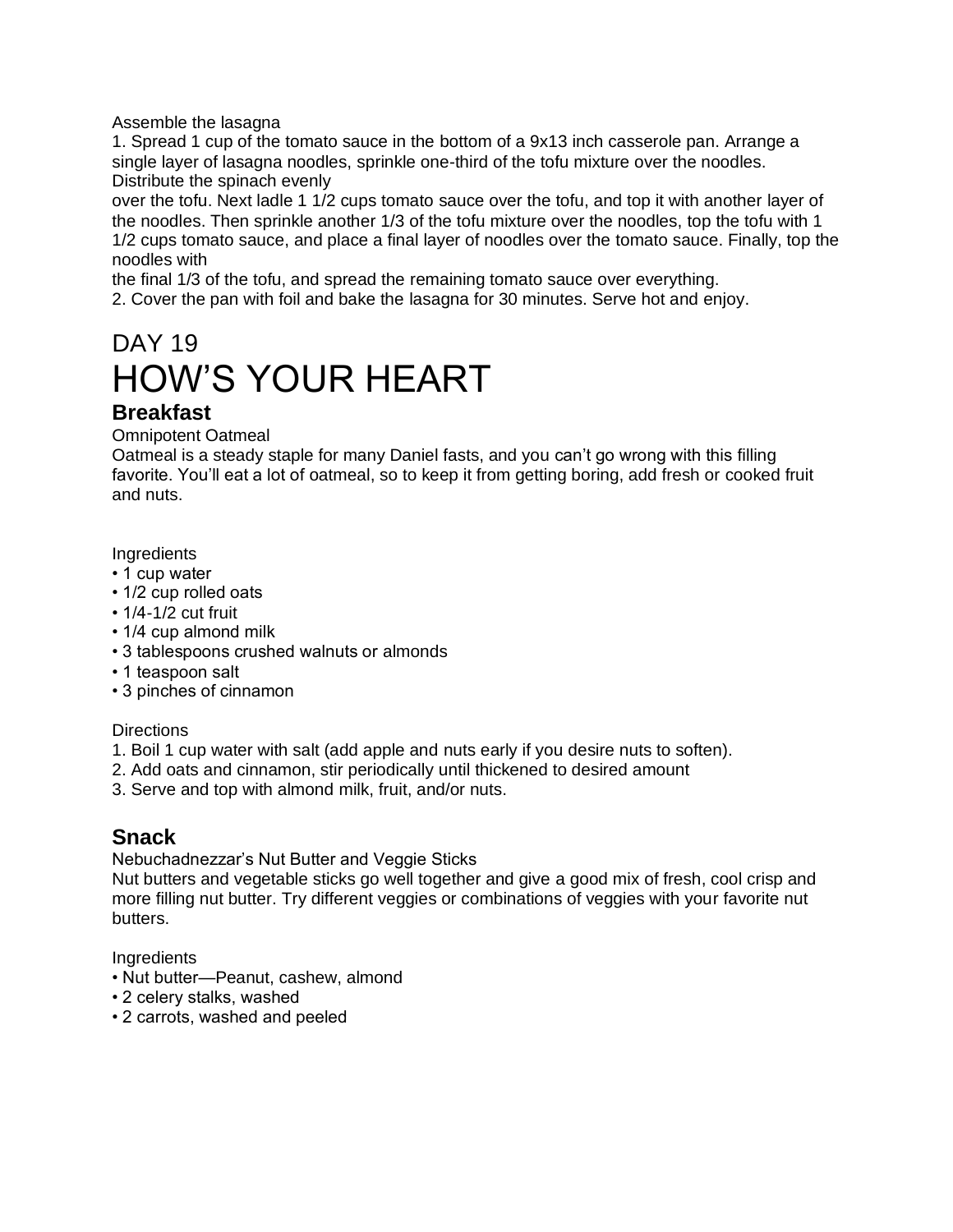- 1. Wash and clean the celery and cut into small "sticks"
- 2. Wash and peel carrots and cut into small "sticks"
- 3. Dip in nut butter—and enjoy!

**TIP**—Try hummus instead of nut butter for a change of flavors.

### **Lunch**

Leftover Daniel's Favorite Lasagna

### **Dinner**

Scriptural Squash & Pepper Fajitas

**Ingredients** 

- 1/4 cup olive oil
- 1/4 cup red wine vinegar
- 1 teaspoon dried oregano
- 1 teaspoon chili powder
- Garlic salt to taste
- Salt and pepper to taste
- 1 teaspoon white sugar
- 2 small zucchini, julienned
- 2 medium small yellow squash, julienned
- 1 large onion, sliced
- 1 green bell pepper, cut into thin strips
- 1 red bell pepper, cut into thin strips
- 2 tablespoons olive oil
- 1 (8.75 ounce) can whole kernel corn, drained
- 1 (15 ounce) can black beans, drained

### **Directions**

1. In a large bowl combine olive oil, vinegar, oregano, chili powder, garlic salt, salt, pepper and sugar. To the marinade add the zucchini, yellow squash, onion, green pepper and red pepper. Marinate vegetables in the refrigerator for at least 30 minutes, but not more than 24 hours. 2. Heat oil in a large skillet over medium-high heat. Drain the vegetables and sauté until tender, about 10 to 15 minutes. Stir in the corn and beans; increase the heat to high for 5 minutes, to brown vegetables.

# DAY 20 FOR SUCH A TIME AS THIS

### **Breakfast**

Banana Nut Smoothie

- 1 cup water
- 1 banana, frozen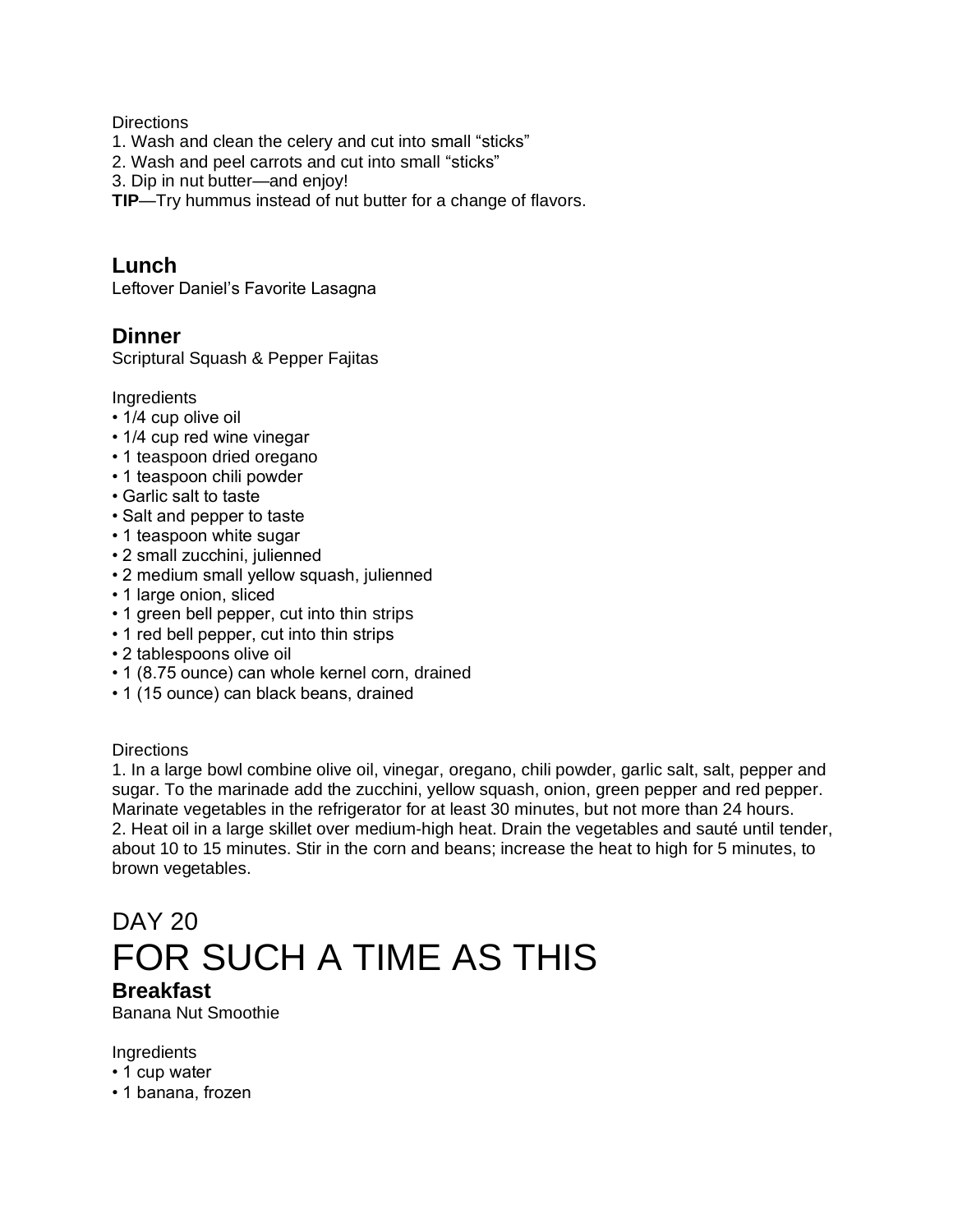- 1/3 cup cooked quinoa or buckwheat
- 1 tablespoon raw walnuts or hemp seeds
- 2 teaspoon cold-pressed flax oil
- 1 date, pitted
- Flesh from 1 vanilla bean or 1/2 teaspoon alcohol-free pure vanilla extract
- 3/4 teaspoon ground cinnamon
- A pinch allspice
- Extra walnuts and ground cinnamon for topping

# **Snack**

#### Abednego's Baked Apples

God made apples and cinnamon are made to go together, and apples can be a delicious snack or even dessert. Baking the apples intensifies flavors and makes them feel more filling.

#### Ingredients

- 2 Apples
- 1/2 cup Apple Juice, unsweetened
- Cinnamon
- Nutmeg

#### **Directions**

- 1. Preheat your oven to 350 degrees Fahrenheit.
- 2. Thinly slice your apples and lay them in a baking dish.
- 3. Pour the unsweetened apple juice over your apple slices.
- 4. Next, sprinkle cinnamon and nutmeg over the apples and bake for 15 minutes.
- 5. Stir the apples, then bake for another 15 minutes. Serve.

### **Lunch**

Leftover Scriptural Squash & Pepper Fajitas

### **Dinner**

Stuffed Zucchini Boats

Like to play with your food? These Stuffed Zucchini Boats are perfect to bring out your inner child and are a fun, innovative take on a meal.

- 4 zucchini, halved
- 1 tablespoon olive oil
- 1 onion, chopped
- 2 cloves garlic, crushed
- 1/2 (8 ounce) package button mushrooms, sliced
- 1 teaspoon ground coriander
- 1 1/2 teaspoons ground cumin, or to taste
- 1 (15.5 ounce) can chickpeas, rinsed and drained
- 1/2 lemon, juiced
- 2 tablespoons chopped fresh parsley
- sea salt to taste
- ground black pepper to taste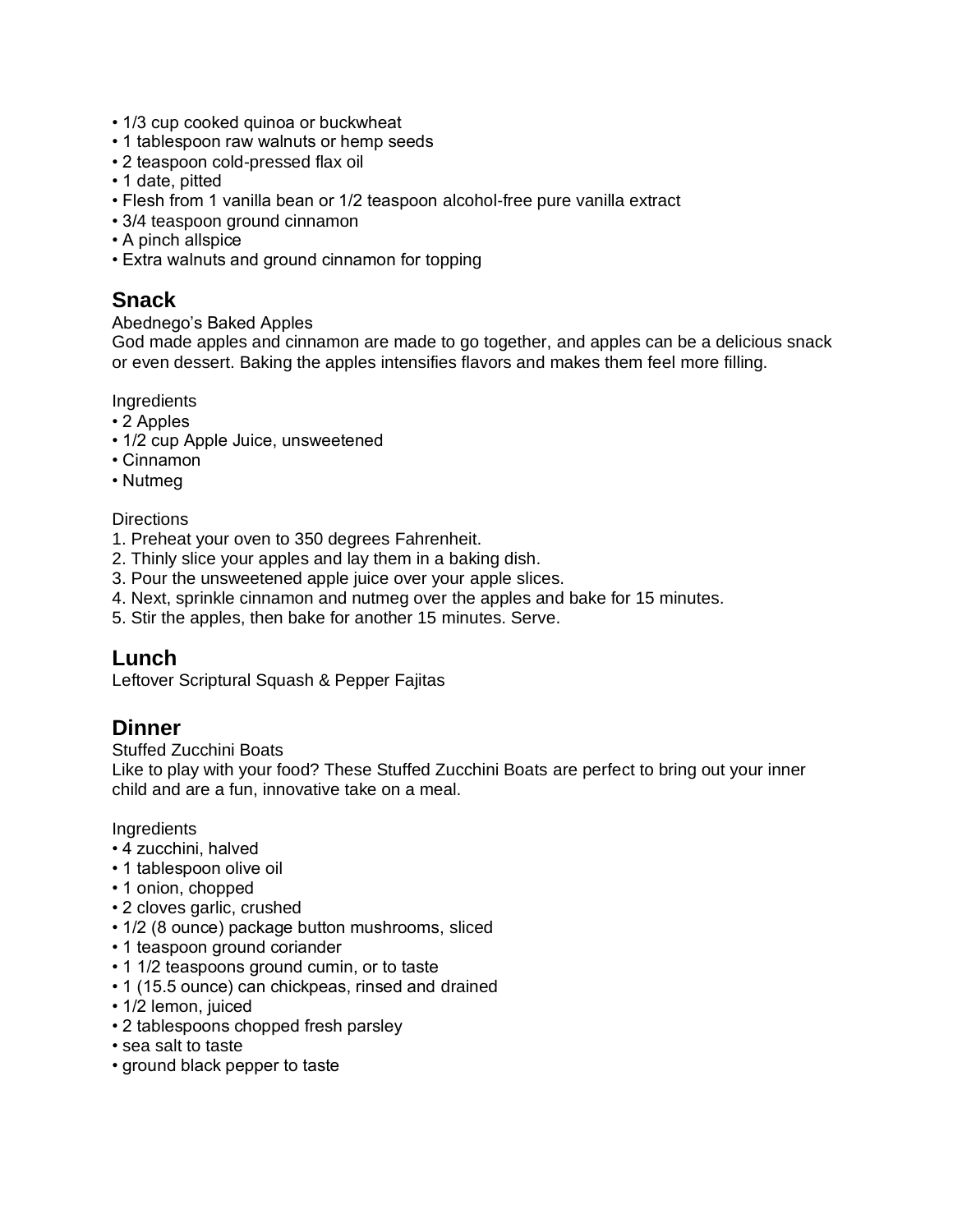1. Preheat oven to 350 degrees F (175 degrees C). Grease a shallow baking dish.

2. Scoop out the flesh of the zucchini; chop the flesh and set aside. Place the shells in the prepared dish.

3. Heat oil in a large skillet over medium heat. Sauté onions for 5 minutes, then add garlic and sauté 2 minutes more. Stir in chopped zucchini and mushrooms; sauté 5 minutes. Stir in coriander, cumin, chickpeas, lemon juice, parsley, salt and pepper. Spoon mixture into zucchini shells.

4. Bake in preheated oven for 30 to 40 minutes, or until zucchini are tender. **TIP**—Bring a zucchini for lunch tomorrow

# DAY 21 THIS IS NOT THE END **Breakfast**

Omnipotent Oatmeal

Oatmeal is a steady staple for many Daniel fasts, and you can't go wrong with this filling favorite. You'll eat a lot of oatmeal, so to keep it from getting boring, add fresh or cooked fruit and nuts.

**Ingredients** 

- 1 cup water
- 1/2 cup rolled oats
- 1/4-1/2 cut fruit
- 1/4 cup almond milk
- 3 tablespoons crushed walnuts or almonds
- 1 teaspoon salt
- 3 pinches of cinnamon

**Directions** 

- 1. Boil 1 cup water with salt (add apple and nuts early if you desire nuts to soften).
- 2. Add oats and cinnamon, stir periodically until thickened to desired amount
- 3. Serve and top with almond milk, fruit, and/ or nuts.

(It's OK if you don't eat oatmeal again until the next time you Fast Like Daniel!)

# **Snack**

Hangry Hananiah's Hummus

Hummus is a popular Daniel-fast snack or dinner component. Eaten by itself or as a dip on crunchy veggies, it adds protein and healthy fats your body needs. While you can make it with many different beans, try mixing and matching for variety. Chickpeas/ garbanzo beans, white beans, and others taste great. Try adding different spices such as cumin for a variety of flavors during your Daniel fast!

- 1-1.5 cups of moist chickpeas soaked over night or 1 can beans, drained and rinsed
- 2 tablespoons paprika, cayenne, and/or chili powder
- 2 cloves garlic, peeled
- 2 tablespoons lemon juice
- 1 teaspoon salt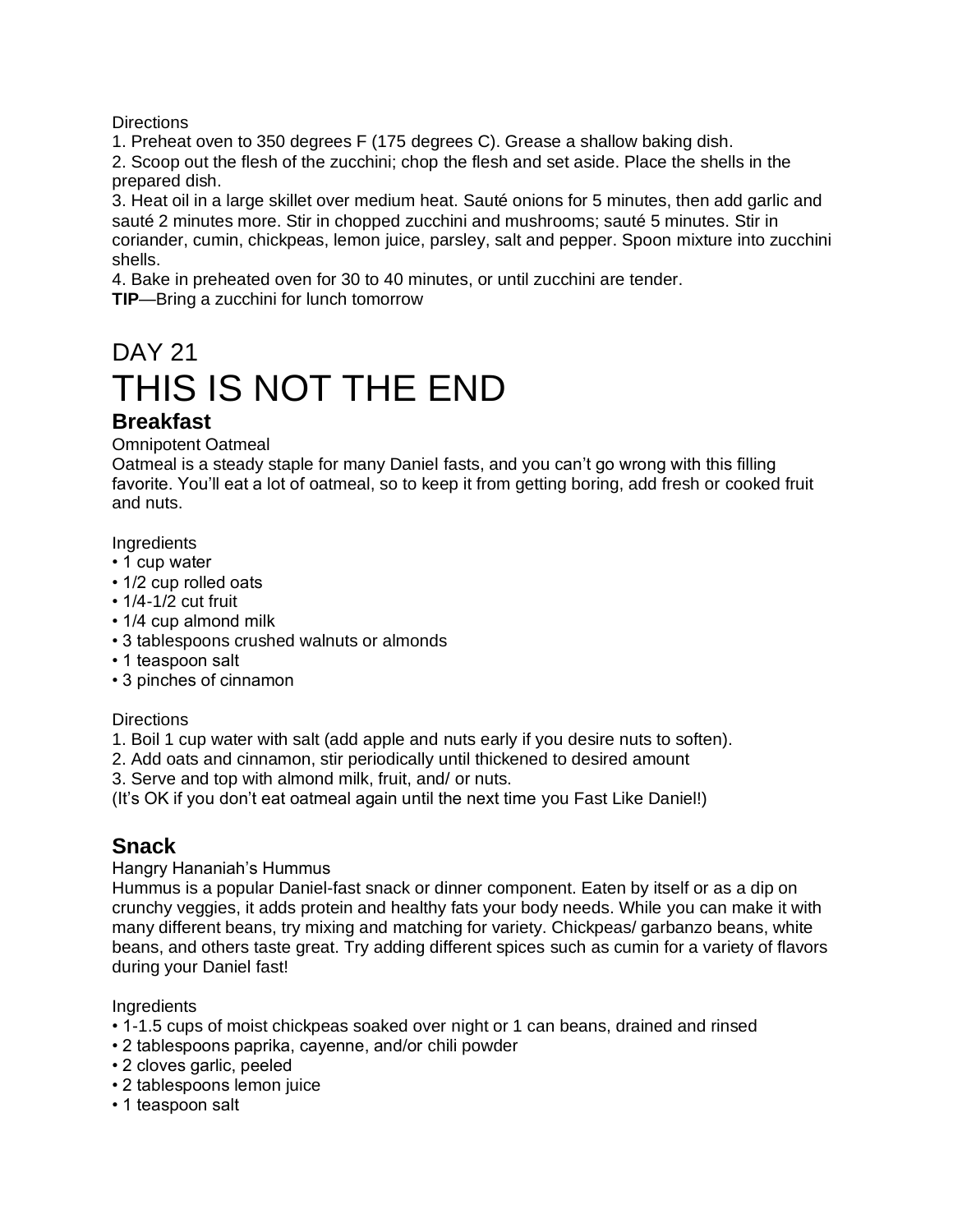1. Put the ingredients to your food processor or blender and blend until it has a smooth texture. Use small amounts of water to thin out the hummus if necessary.

### **Lunch**

Leftover Zucchini Boats

### **Dinner**

Dine Like Daniel one more time. Try Chipotle's Burrito Bowl, or Salad (without dressing) with any combination of Sofritas (tofu), brown rice, black beans, fajita vegetables, salsas, lettuce, and guacamole. Finish strong!

# ADDITIONAL SNACK IDEAS

- Microwave popcorn (all natural sea salt)
- Mixed nuts/Trail Mix with Raisins
- Freeze Dried Okra Chips
- Triscuits original (natural peanut butter and cracker sandwiches)

• Banana slices sautéed on saucepan with olive oil, walnuts and ground cinnamon (closest thing to bananas foster) use pecans as well, be creative

- Freeze dried veggie chips
- Guacamole and blue corn tortilla chips
- Chips and Salsa (mango habanero)
- Freeze Dried Fruit
- Celery Sticks and Almond Butter To Dip

• Sliced Cucumbers, place in bag with balsamic vinegar, black pepper and a little slap ya mama seasoning over night.

- Cucumber and Red Pepper Humus
- Fruit kabobs (grapes, strawberry, pineapple, cantaloupe)
- Edamame Sea Salt and Slap Ya Mama
- Mixed Olives and Triscuits (black, green, seasoned… find a place with a good olive bar)

• Raisin Bran – Crumble Triscuit crackers, add raisins and almond milk. (this could be a breakfast item as well)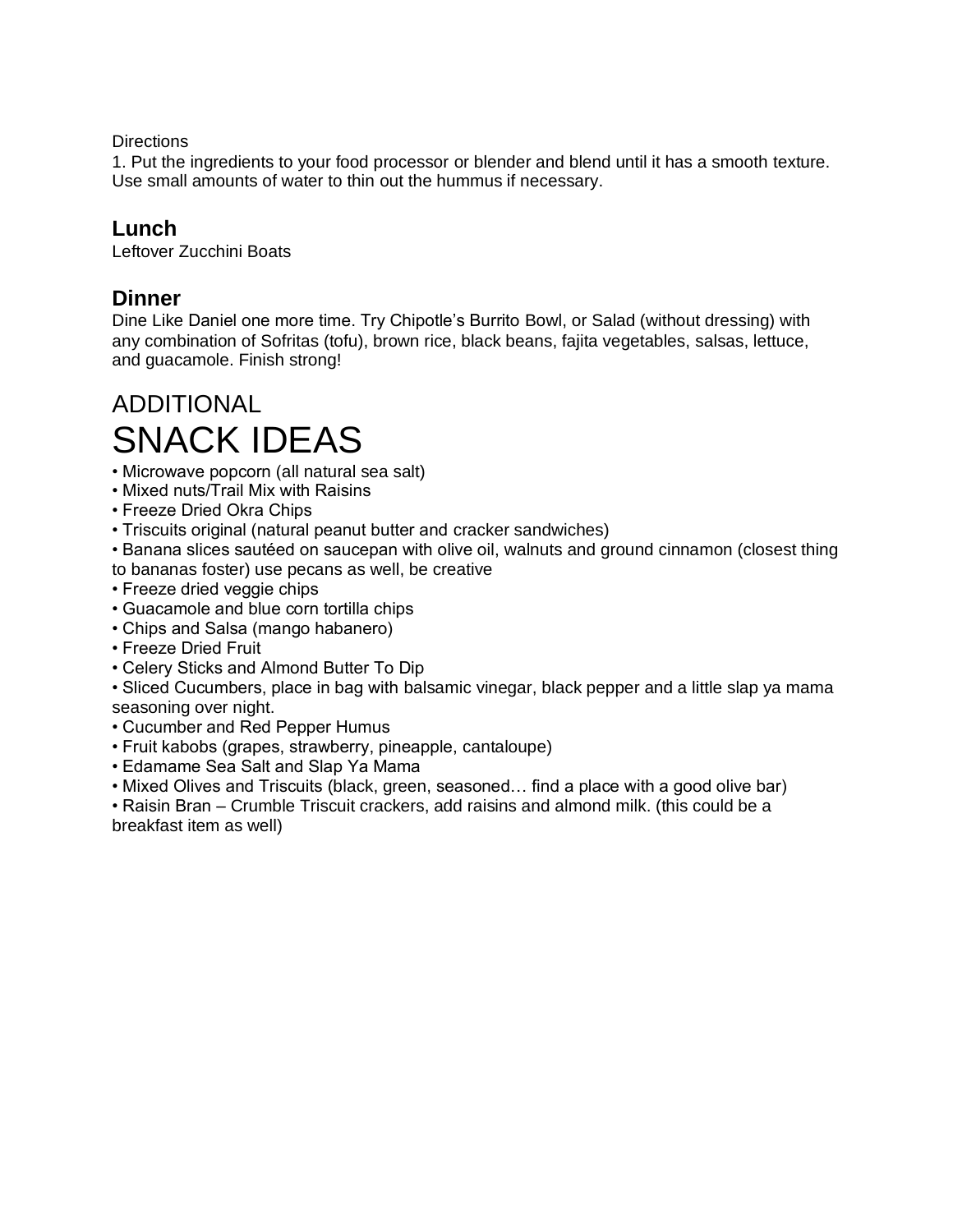# OUT TO EAT DINE LIKE DANIEL

When you are fasting, let's be honest, sometimes you just need to go out to eat, sit down, enjoy yourself, and Dine Like Daniel. I've provided many out to eat ideas for you to give you some options throughout tis fast. Some parts of the US and obviously many parts of the world may not have these options. I'd love to hear from you if you have other great options from around the US or around the world. We will be able to share them with our mailing list and they may find themselves in future versions of Fast Like Daniel resources.

### **Chipotle**

Crispy Corn Tortilla Tacos with Sofritas, Black beans and Brown rice and lettuce (light on beans rice)

Burrito Bowl, or Salad (without dressing) with any combination of Sofritas (tofu), brown rice, black beans, fajita vegetables, salsas, lettuce, and guacamole. (2 Dine Like Daniel) meals here, tacos or burrito bowl or salad)

### **Starbucks**

Oatmeal made with water + fresh fruit and/or nuts (1 Dine like Daniel)

### **Whole Foods Market**

Whole Foods may be a place you are visiting during the fast anyway to stock up on fresh, organic produce. They also offer a juice bar, sushi bar, and hot food bar with many vegan offerings. They list every ingredient on all their food items so you can easily see if they are fastapproved. Read ingredients, great dinner and lunch.

### **McAlister's**

McAlister's is known for it's huge baked potatoes called spuds. Luckily, they have a plain spud and a veggie spud (make sure to ask without cheese). They also have a garden salad (sans cheese) and fruit cup that are good too.

**Ruby Tuesdays** Salad Bar

**Panda Express** Has two vegetarian dishes

**The Counter** Vegetarian burger wrapped in lettuce

### **Cheesecake factory**

(Veggie Burger and Vegan cobb salad) Any sub or salad place with fresh baby greens and a salad bar

### **Chili's**

classic fajitas, corn tortillas, no meat or add sliced black bean patty

### **Wendy's**

Sour Cream and Chives Potato, Olive oil and black pepper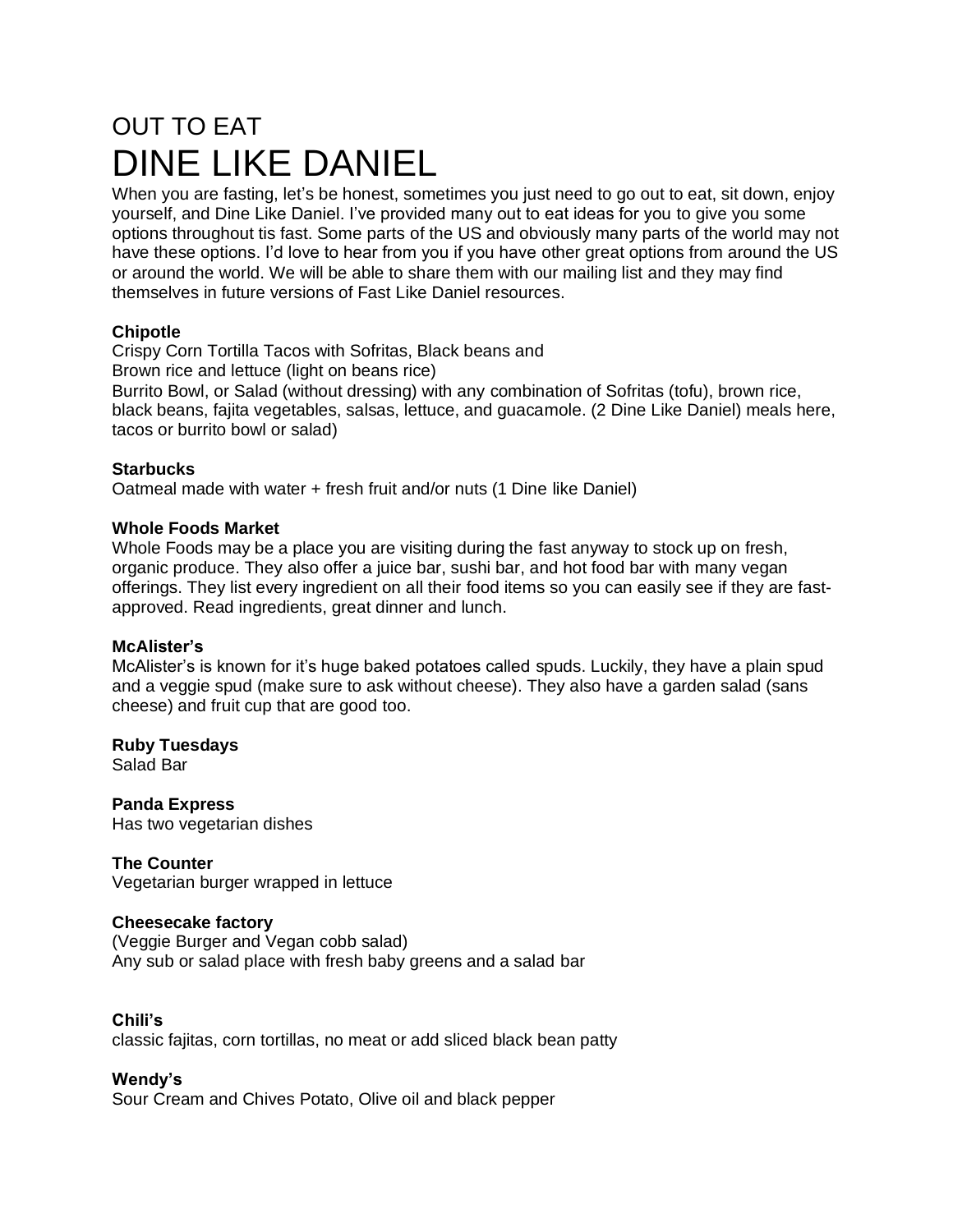**Any breakfast restaurant** with oatmeal, fresh fruit or raisins, cinnamon, made with water or almond milk

**Jamba Juice** Smoothies (without yogurt or sherbet) Zoe's Kitchen (three types of humus and grilled vegies)

**Jason's Deli** Salad Bar

**Any restaurant with a salad bar** (be creative with toppings and add vinegar and oil to the salad)

**Any restaurant** with a baked potato or baked sweet potato (use olive oil, black pepper, jalapenos and mixed grilled veggies for toppings. Use olive oil and ground cinnamon for sweet potatoes)

The reality is that many of your favorite restaurants will have something available, you will need to be creative with how you ask. Some restaurants will even make some item for you just for the fast. We have a local Mediterranean deli that makes unleavened bread just during the Daniel fast, and we pointed church members there. (By the way, you can toast it and put some awesome organic fruit jelly on top. Amazing! Seriously, when Jesus multiplied the fish and loaves, I think He was multiplying this toasted bread and jelly.) During the Daniel fast, any bread tastes amazing, so I think you get the picture.

# CAN I HAVE...

# Q&A

"Can I have…" Fill in the blank here, and you'll get one of the most common questions of the Daniel fast.

Remember, this is a fast, not a diet. The idea is to deprive your body of favorites and stick to essentials as an offering to God as you seek to draw closer to Him. The grace-filled answer is, "What does your heart tell you?" Because it's a heart issue, people like my wife, LaKendria, can participate in the Daniel Fast even while adding chicken because of her nutritional needs. That's a lot of the beauty of it! But I'll be honest; I'm hardcore. I want to stick to the details, and I read the labels on everything when I'm fasting like Daniel. I want it to cost me something, because I don't want to give an offering to God that does not cost me something personally. To me, that means adhering to Daniel's example.

LaKendria fasts just as dedicatedly as I do, and her heart is just as focused on the Lord. Each of us is different, but below are some common questions and answers regarding specific items on the Daniel Fast.

### Q—Why can't I eat meat?

A—The meat on the king's table of Daniel's day was likely sacrificed to an idol. Daniel rejected the king's food to adhere to his Jewish dietary and spiritual rules, and we follow his example for this fast. Also, by choosing only vegetables and related foods, you're depriving your body of